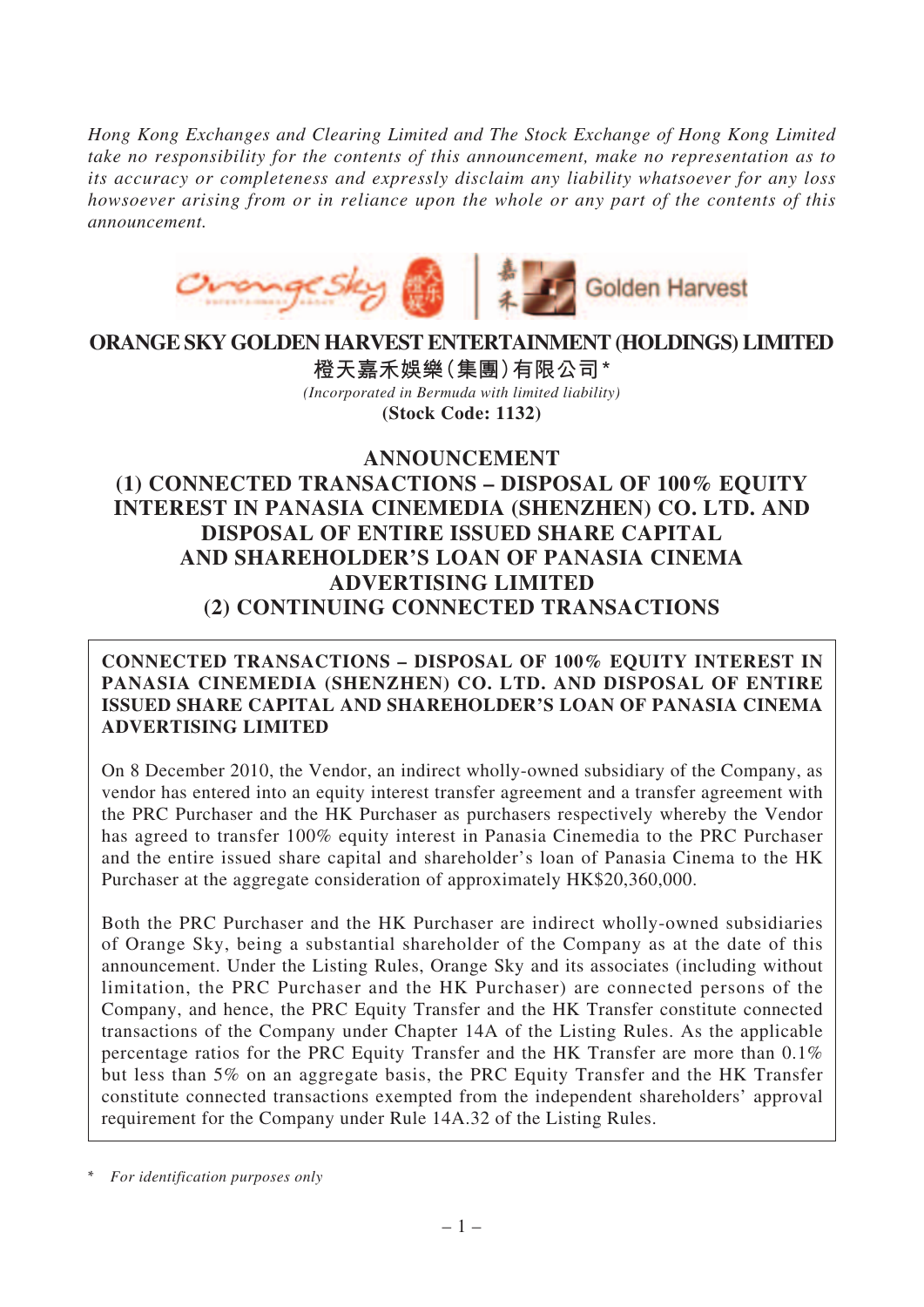# **CONTINUING CONNECTED TRANSACTIONS**

On 30 March 2010, OSGH (China) and Panasia Cinemedia have entered into the Shenzhen Advertising Agreement in relation to certain rights granted by OSGH (China) to Panasia Cinemedia for the PRC Screen Advertisements and the PRC In-foyer Advertisements at Golden Harvest Shenzhen Cinema operated by OSGH (China). In addition, on 25 April 2010, OSGH (China) and Panasia Cinemedia have entered into the PRC Master Screen Advertising Agreement in relation to certain rights granted by OSGH (China) to Panasia Cinemedia for the PRC Screen Advertisements at 40 cinemas operated or to be operated by OSGH (China) Group in the PRC. It is a term of the PRC Equity Transfer that the PRC Advertising Supplemental Agreement be entered into between OSGH (China) and Panasia Cinemedia upon completion of the PRC Equity Transfer to, inter alia, amend and fix the term of the Shenzhen Advertising Agreement and the PRC Master Screen Advertising Agreement so that they will expire on 31 December 2013 and to broaden the coverage of the PRC Master Screen Advertising Agreement to include any other cinemas to be operated by OSGH (China) Group in the PRC prior to 31 December 2013.

On 1 December 2010, City Entertainment and Panasia Cinema have entered into the HK Advertising Agreement in relation to the appointment of Panasia Cinema as the exclusive agent of City Entertainment to procure the HK Screen Advertisements and the HK In-foyer Advertisements for the cinemas operated and managed by City Entertainment in Hong Kong.

Under the Listing Rules, Orange Sky, being a substantial shareholder of the Company as at the date of this announcement, and its associates are connected persons of the Company. Upon completion of the PRC Equity Transfer and the HK Transfer, Panasia Cinemedia and Panasia Cinema will become indirect wholly-owned subsidiaries of Orange Sky and thus become connected persons of the Company. As such, after completion of the PRC Equity Transfer and the HK Transfer, the transactions as contemplated under the Shenzhen Advertising Agreement and the PRC Master Screen Advertising Agreement (as amended and supplemented by the PRC Advertising Supplemental Agreement) and the HK Advertising Agreement will constitute continuing connected transactions of the Company under Chapter 14A of the Listing Rules.

As the applicable percentage ratios for the Caps of the transactions contemplated under the Shenzhen Advertising Agreement and the PRC Master Screen Advertising Agreement (as amended and supplemented by the PRC Advertising Supplemental Agreement) and the HK Advertising Agreement are expected to exceed 0.1% but less than 5% on an annual basis, such transactions are only subject to the reporting, announcement and annual review requirements but are exempt from independent shareholders' approval requirement under Chapter 14A of the Listing Rules.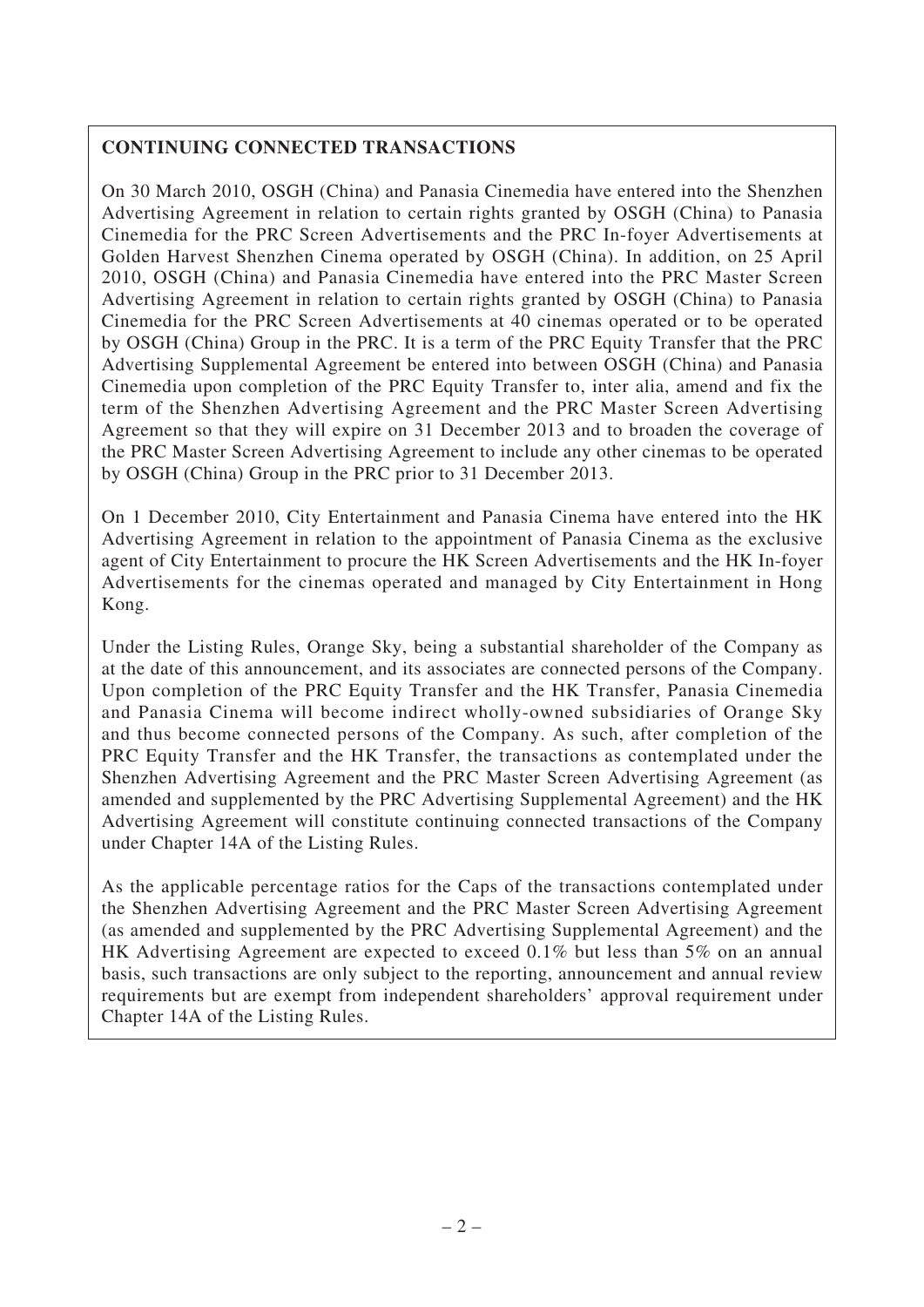# **CONNECTED TRANSACTIONS**

On 8 December 2010, the Vendor, an indirect wholly-owned subsidiary of the Company, as vendor has entered into an equity interest transfer agreement and a transfer agreement with the PRC Purchaser and the HK Purchaser as purchasers respectively whereby the Vendor has agreed to transfer 100% equity interest in Panasia Cinemedia to the PRC Purchaser and the entire issued share capital and shareholder's loan of Panasia Cinema to the HK Purchaser at the aggregate consideration of approximately HK\$20,360,000.

# *(A) DISPOSAL OF 100% EQUITY INTEREST IN PANASIA CINEMEDIA*

On 8 December 2010, an equity interest transfer agreement was entered into between the Vendor as vendor and the PRC Purchaser as purchaser whereby the Vendor has agreed to transfer 100% equity interest in Panasia Cinemedia at the consideration of RMB16,000,000 (equivalent to approximately HK\$18,560,000) to the PRC Purchaser. The principal terms of the PRC Equity Transfer Agreement are set out below:–

| Date:                  | 8 December 2010 |                                                                                                                                                                                                                                                                           |  |
|------------------------|-----------------|---------------------------------------------------------------------------------------------------------------------------------------------------------------------------------------------------------------------------------------------------------------------------|--|
| <b>Parties:</b>        |                 | The Vendor as vendor<br>The PRC Purchaser as purchaser                                                                                                                                                                                                                    |  |
| <b>Subject matter:</b> |                 | 100% equity interest in Panasia Cinemedia (being RMB6,000,000<br>of the registered capital as at the date of the PRC Equity Transfer<br>Agreement)                                                                                                                        |  |
| <b>Consideration:</b>  | manner:-        | RMB16,000,000 (equivalent to approximately HK\$18,560,000),<br>which shall be payable by the PRC Purchaser in the following                                                                                                                                               |  |
|                        | (i)             | 20% of the consideration in the sum of RMB3,200,000 to be<br>paid in cash by the PRC Purchaser within 5 days from the<br>date of signing of the PRC Equity Transfer Agreement;                                                                                            |  |
|                        | (ii)            | 30% of the consideration in the sum of RMB4,800,000 to<br>be paid in cash by the PRC Purchaser within 5 days from<br>the date when the parties apply to the relevant government<br>authorities for the approval and registration of the PRC<br>Equity Transfer; and       |  |
|                        | (iii)           | the balance of the consideration in the sum of RMB8,000,000<br>to be paid in cash by the PRC Purchaser within 5 days after<br>the handover of the management right of Panasia Cinemedia<br>to the PRC Purchaser or before 31 December 2010<br>(whichever is the earlier). |  |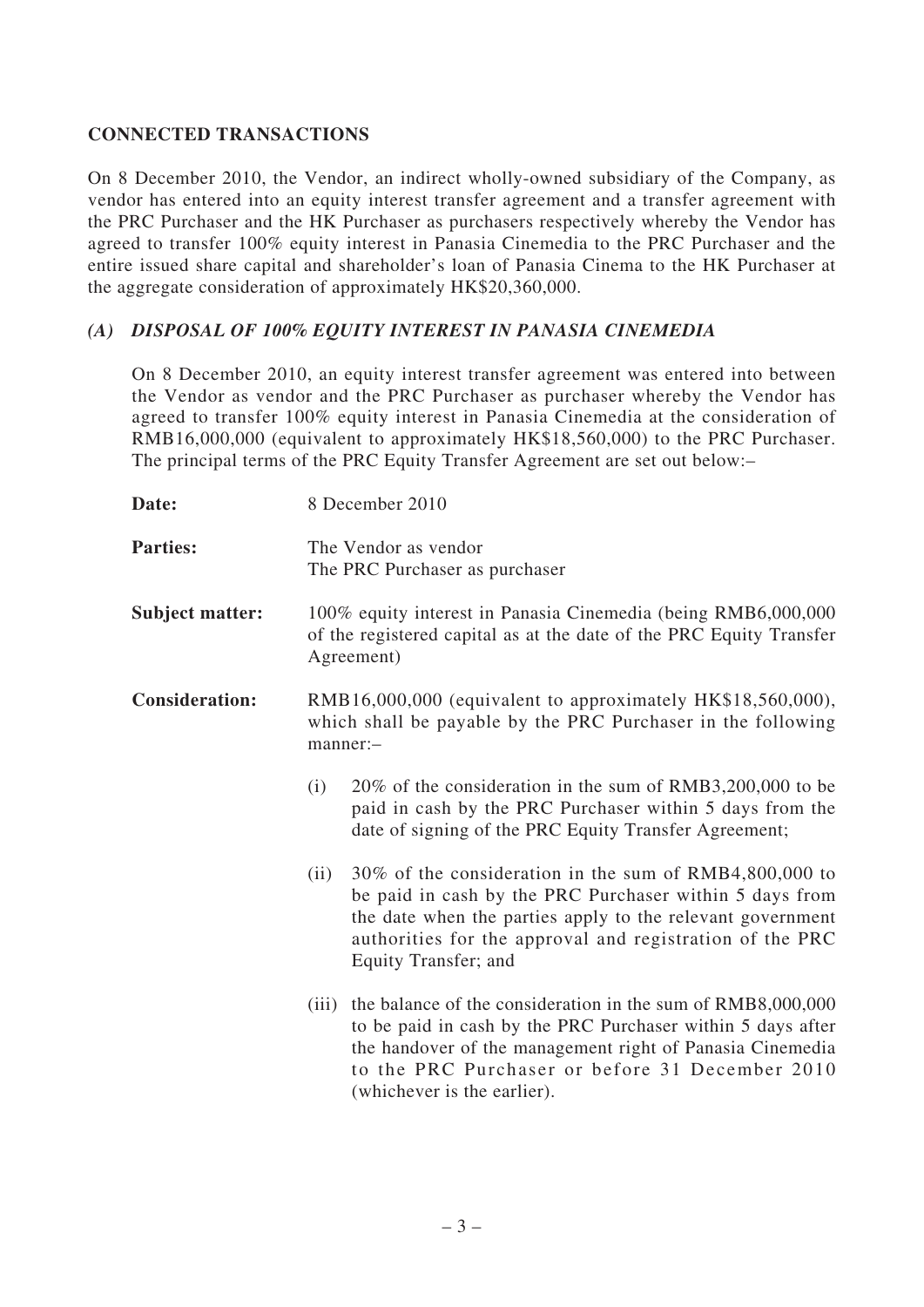**Completion:** The PRC Equity Transfer will be completed upon full payment of the consideration and the handover of the management right of Panasia Cinemedia to the PRC Purchaser. The parties shall apply to the relevant government authorities for the approval and registration of the PRC Equity Transfer within 5 days from the date of signing of the PRC Equity Transfer Agreement. In the event that the consideration is fully paid by the PRC Purchaser prior to 31 December 2010 pursuant to the PRC Equity Transfer Agreement, the PRC Purchaser shall be entitled to the rights, and shall assume the obligations, of Panasia Cinemedia after 31 December 2010.

> In the event that the PRC Equity Transfer Agreement and the relevant supplemental agreement become invalid or cannot be further performed due to the failure in obtaining the approval from the relevant authorities, the Vendor shall refund to the PRC Purchaser the consideration for the PRC Equity Transfer already received and the PRC Purchaser shall handover the management right of Panasia Cinemedia back to the Vendor within 15 business days from the date when the parties confirm that the PRC Equity Transfer Agreement and the relevant supplemental agreement become invalid or cannot be further performed.

On the same date, a supplemental agreement was entered into between the Vendor, the PRC Purchaser, OSGH (China) and Panasia Cinemedia which amended and supplemented the PRC Equity Transfer Agreement. Under the PRC Equity Transfer Supplemental Agreement, inter alia:–

- (a) the Vendor has authorized Panasia Cinemedia to use (on a non-exclusive basis) the name of Panasia Cinemedia and the Company's logo in the PRC in a specified format in its lawful business operations within its current business scope for no consideration for 3 years after the completion of the PRC Equity Transfer, provided that the Vendor shall be entitled to terminate such authorization if the PRC Purchaser disposes of all or any of its equity interest in Panasia Cinemedia to any independent third parties (being natural person or companies which are not associated with Orange Sky); and
- (b) OSGH (China) and Panasia Cinemedia agreed that they would enter into a supplemental agreement to the Shenzhen Advertising Agreement and the PRC Master Screen Advertising Agreement upon completion of the PRC Equity Transfer to, inter alia, amend and fix the term of the Shenzhen Advertising Agreement and the PRC Master Screen Advertising Agreement so that they will expire on 31 December 2013 and to broaden the coverage of the PRC Master Screen Advertising Agreement to include any other cinemas to be operated by OSGH (China) Group in the PRC prior to 31 December 2013.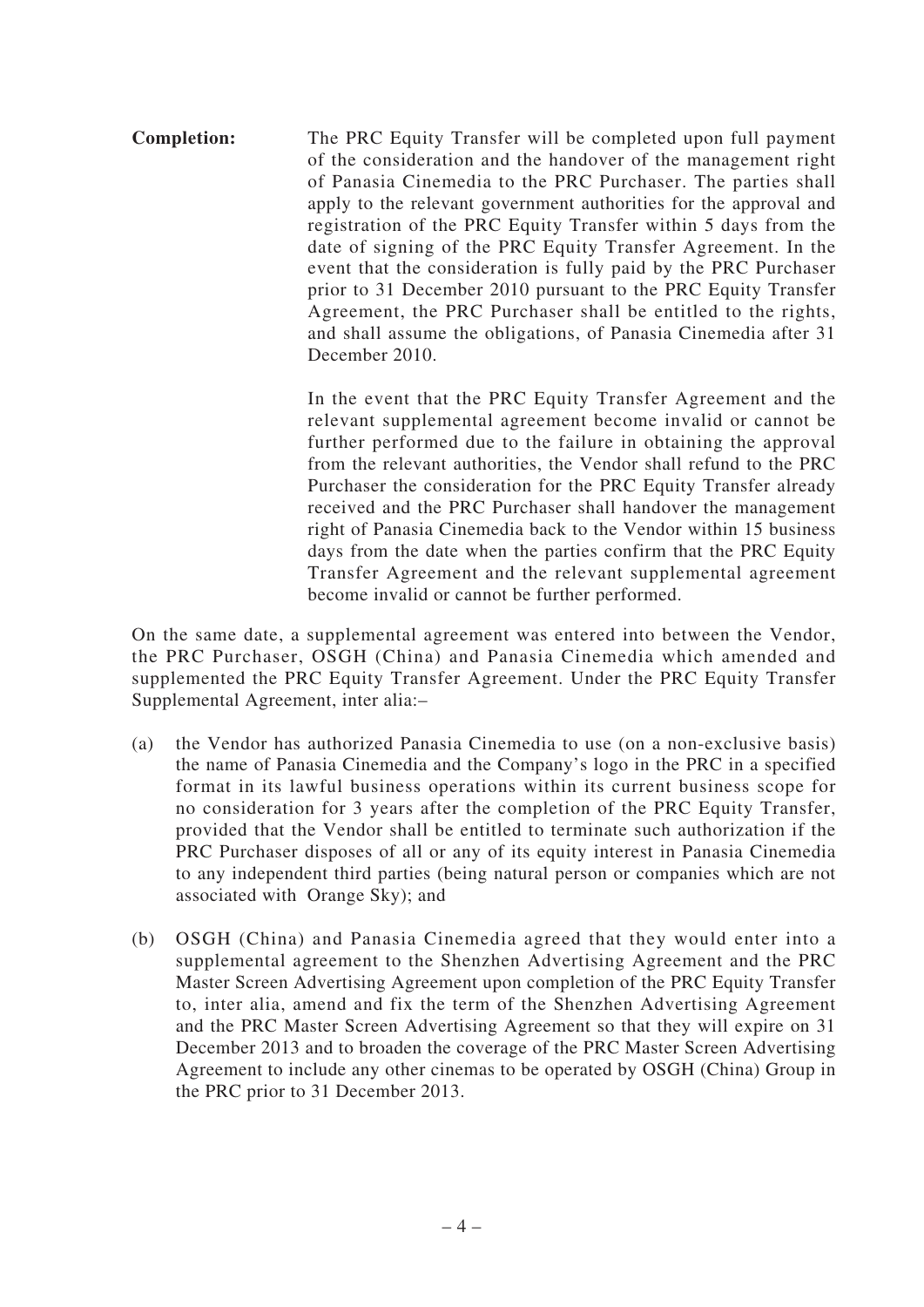Definitive agreements have been or will be entered into between each of the companies which operates the relevant cinemas and Panasia Cinemedia from time to time in relation to the transactions contemplated under the PRC Master Screen Advertising Agreement upon and subject to the terms and conditions of the PRC Master Screen Advertising Agreement. OSGH (China) will also procure each of the companies which operates the relevant cinemas to enter into supplemental agreements with Panasia Cinemedia to amend and fix the term of the definitive agreements which have been entered into between the relevant parties so that they will expire on 31 December 2013.

### **Information of Panasia Cinemedia**

Panasia Cinemedia is principally engaged in the provision of distribution and agency services for advertisements and is a party to some advertising agency contracts with several established or to be established cinemas. As at 31 October 2010, a sum of approximately RMB1,872,000 was due to the Vendor from Panasia Cinemedia and a net sum of approximately RMB3,483,000 was due from other members of the Group to Panasia Cinemedia, which are repayable upon demand.

The financial highlights of Panasia Cinemedia are set out below:–

|                        | (RMB'000) | For the year ended For the year ended<br>31 December 2008 31 December 2009<br>(RMB'000) | For the<br>10 months ended<br>31 October 2010<br>(RMB'000) |
|------------------------|-----------|-----------------------------------------------------------------------------------------|------------------------------------------------------------|
| Total assets value     | 9,337     | 10,629                                                                                  | 11,825                                                     |
| Net assets             | 7,403     | 8,039                                                                                   | 8,228                                                      |
| Profit before taxation | 1,453     | 852                                                                                     | 124                                                        |
| Profit after taxation  | 1,090     | 636                                                                                     | 189                                                        |

*Note: The financial figures for each of the two financial years ended 31 December 2008 and 31 December 2009 were based on the audited accounts of Panasia Cinemedia which were prepared in accordance with accounting principles and practices generally accepted in PRC and the financial figures for the 10 months ended 31 October 2010 were prepared based on the unaudited accounts of Panasia Cinemedia which were prepared in accordance with accounting principles and practices generally accepted in PRC.*

Upon completion of the PRC Equity Transfer, the Group will cease to hold any equity interest in Panasia Cinemedia and accordingly Panasia Cinemedia will cease to be a subsidiary of the Company.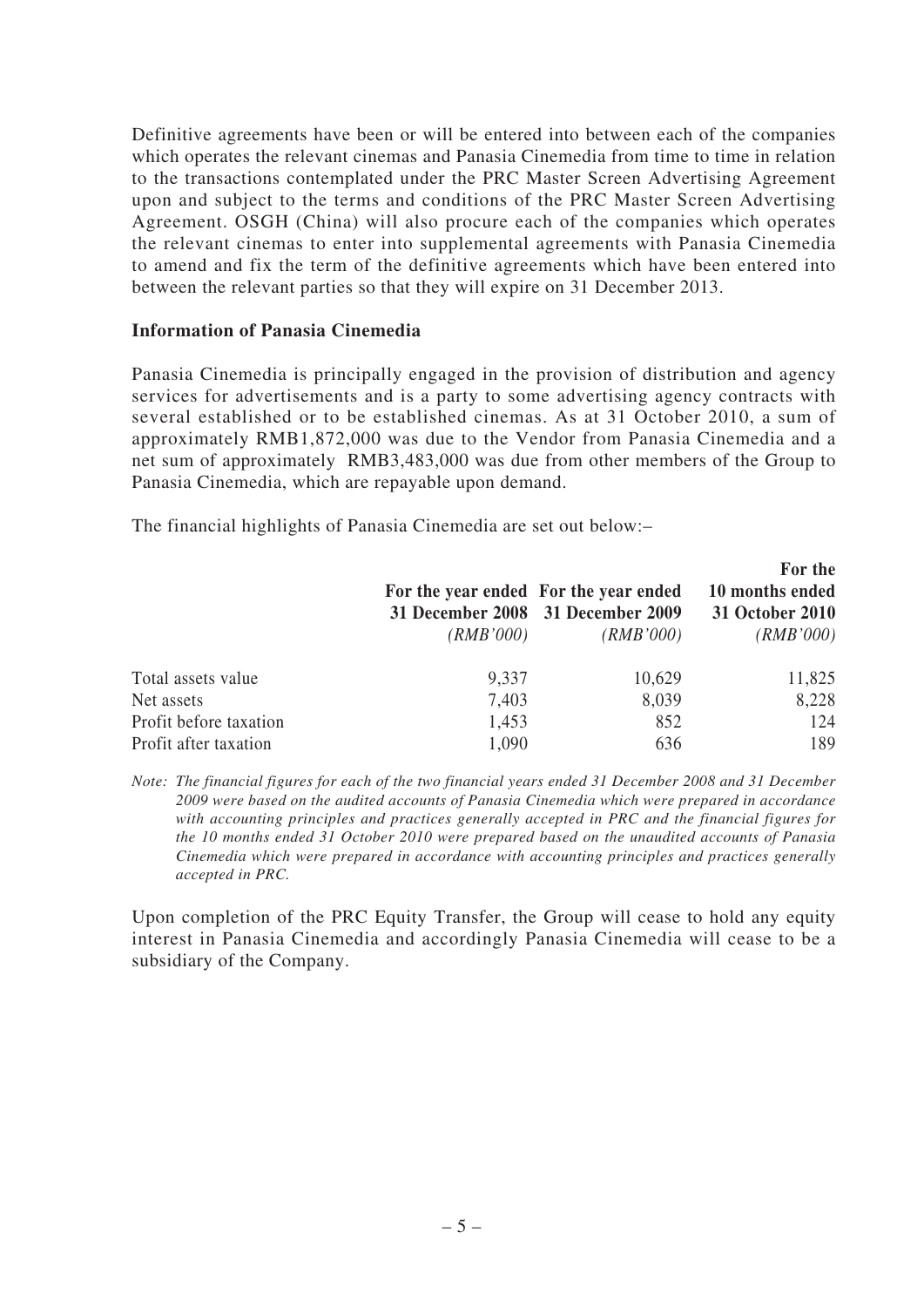# *(B) DISPOSAL OF ENTIRE ISSUED SHARE CAPITAL AND SHAREHOLDER'S LOAN OF PANASIA CINEMA*

On 8 December 2010, a transfer agreement was entered into between the Vendor as vendor and the HK Purchaser as purchaser whereby the Vendor has agreed to transfer the entire issued share capital and shareholder's loan of Panasia Cinema at the total consideration of HK\$1,800,000 to the HK Purchaser. It is intended that Panasia Cinema will carry on the operation of the cinema advertising business previously carried on by the Vendor and for this purpose, certain fixed assets and the employment of its employees in relation to its cinema advertising business have been transferred by the Vendor to Panasia Cinema and the rights and obligations in all existing cinema advertising services agency agreements entered into by the Vendor with other cinemas will be transferred to Panasia Cinema. As from 1 December 2010, any new agreements in relation to the cinema advertising business of the Group will be entered into by Panasia Cinema instead of the Vendor.

The principal terms of the HK Transfer Agreement are set out below:–

| Date:                  |      | 8 December 2010                                                                                                                                                                                  |
|------------------------|------|--------------------------------------------------------------------------------------------------------------------------------------------------------------------------------------------------|
| <b>Parties:</b>        |      | The Vendor as vendor<br>The HK Purchaser as purchaser<br>Panasia Cinema                                                                                                                          |
| <b>Subject matter:</b> | (i)  | 10,000 ordinary shares of HK\$1 each representing the entire<br>issued share capital of Panasia Cinema; and                                                                                      |
|                        | (ii) | all amounts, whether principal or interest, owing by Panasia<br>Cinema to the Vendor as at completion of the HK Transfer.                                                                        |
| <b>Consideration:</b>  |      | The total consideration of the HK Sale Shares and the HK<br>Sale Loan is HK\$1,800,000, which shall be payable by the HK<br>Purchaser in the following manner:-                                  |
|                        | (i)  | 50% of the consideration in the sum of HK\$900,000 to be<br>paid in cash by the HK Purchaser within 5 days from the<br>date of signing of the HK Transfer Agreement; and                         |
|                        | (ii) | the balance of the consideration in the sum of HK\$900,000<br>to be paid in cash by the HK Purchaser upon completion of<br>the HK Transfer or on 31 December 2010 (whichever is the<br>earlier). |
| <b>Completion:</b>     |      | The HK Transfer will be completed on 31 December 2010 or such<br>other date as may be agreed between the parties.                                                                                |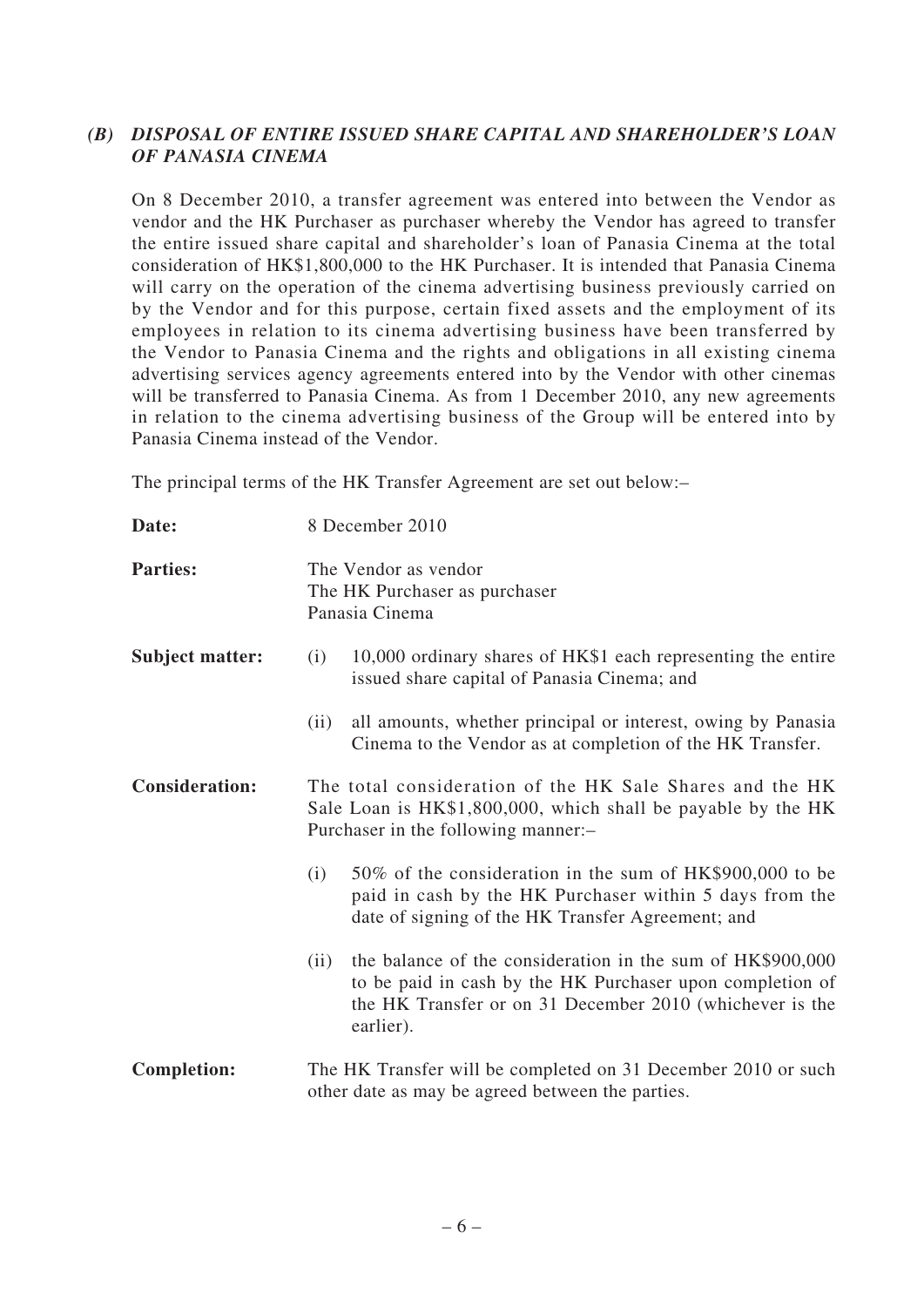**Others:** The Vendor has agreed to endeavour to transfer all cinema advertising services agency agreements between the Vendor and other cinemas to Panasia Cinema before completion of the HK Transfer. Panasia Cinema shall be entitled to the benefits, and shall assume the obligations and risks, of such cinema advertising services agency agreements from the date of the transfer. However, if any cinema advertising services agency agreement between the Vendor and other cinemas cannot be transferred to Panasia Cinema before completion of the HK Transfer, the Vendor shall hold the rights of such agreements in trust for Panasia Cinema and Panasia Cinema shall at its own cost and for its own benefit perform and fulfil such agreements and be responsible for the liabilities and risks thereunder as from the date of completion of the HK Transfer until completion of the transfer of such agreement.

> In relation to the existing advertising agreements between the Vendor and the advertisers (other than the cinema advertising services agency agreements), the Vendor has appointed Panasia Cinema to continue the performance of the same, but the Vendor shall be entitled to the benefits, and shall assume the obligations and risks, of such advertising agreements. In consideration of the performance of such agreements by Panasia Cinema for and on behalf of the Vendor, the Vendor shall reimburse Panasia Cinema the fees which it has to pay to the relevant cinemas and other relevant direct expenses (including production expenses) for the purpose of performing such agreements for and on behalf of the Vendor and Panasia Cinema shall receive 15% of the gross profit which may be gained by the Vendor out of the contract sums of such agreements which are yet to be received by the Vendor. Most of such agreements do not have a contract term beyond June 2011. The performance of such agreements by Panasia Cinema for and on behalf of the Vendor will constitute continuing connected transactions of the Company after completion of the HK Transfer, but as the applicable percentage ratios for the transaction amount are expected to be less than 0.1% on an annual basis, such transactions are exempt from the reporting, announcement, annual review and independent shareholders' approval requirement under Chapter 14A of the Listing Rules.

> The Vendor has agreed to allow Panasia Cinema to use (on a non-exclusive basis) the Company's logo in Hong Kong in a specified format in its lawful business operations within its current business scope for 3 years after the completion of the HK Transfer, provided that the Vendor shall be entitled to terminate such authorization if the HK Purchaser disposes of all or any of its equity interests in Panasia Cinema to any independent third parties (being natural person or companies which are not associated with Orange Sky).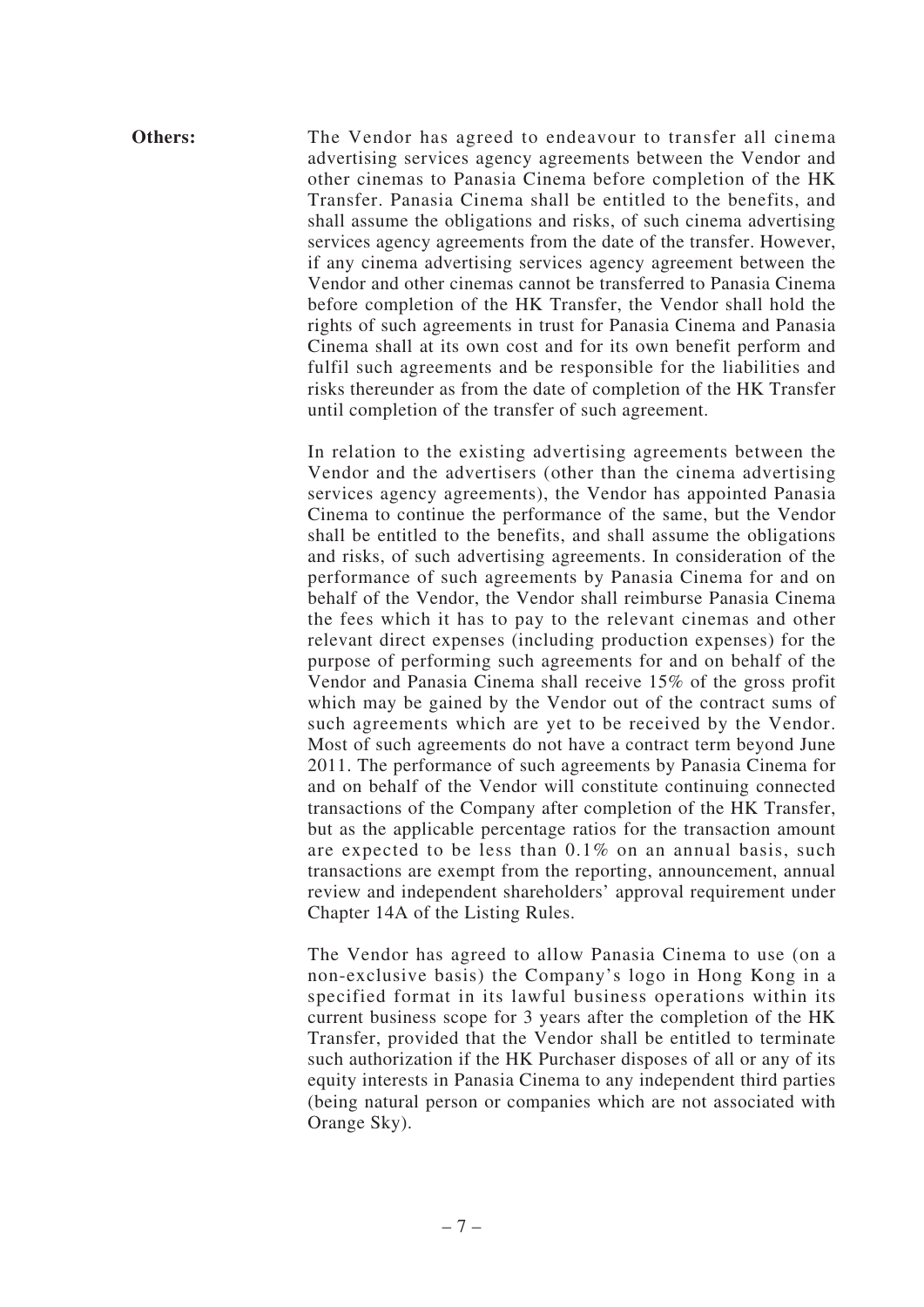### **Information of Panasia Cinema**

Panasia Cinema is a company newly incorporated in November 2010 with the intention that Panasia Cinema will carry on the operation of the cinema advertising business previously carried on by the Vendor. For this purpose, certain fixed assets and the employment of its employees in relation to its cinema advertising business have been transferred by the Vendor to Panasia Cinema and the rights and obligations in all existing cinema advertising services agency agreements entered into by the Vendor with other cinemas will be transferred to Panasia Cinema.

Based on the unaudited accounts of Panasia Cinema as at 30 November 2010 which were prepared in accordance with accounting principles and practices generally accepted in Hong Kong, the unaudited total assets of Panasia Cinema was approximately HK\$679,000 and the unaudited net assets of Panasia Cinemas was HK\$10,000. No profit or loss has been recorded in the unaudited accounts of Panasia Cinema as at 30 November 2010.

The following unaudited pro forma financial highlights of Panasia Cinema, based on the judgments and assumptions of the Directors, have been prepared to illustrate the effect of the transfer of the cinema advertising business from the Vendor to Panasia Cinema, as if the transfer had taken place on 1 January 2008 and Panasia Cinema had only run the cinema advertising business for the financial periods.

|                        | Pro forma   | Pro forma   | Pro forma               |
|------------------------|-------------|-------------|-------------------------|
|                        | For the     | For the     | For the 10              |
|                        | year ended  |             | year ended months ended |
|                        | 31 December | 31 December | 31 October              |
|                        | 2008        | 2009        | 2010                    |
|                        | (HK\$'000)  | (HK\$'000)  | (HK\$'000)              |
| Profit before taxation | 736         |             | 113                     |
| Profit after taxation  | 736         |             | 113                     |

*Note: The financial figures are for illustration purposes only, and because of its hypothetical nature, it does not purport to describe the actual financial performance of Panasia Cinema for the above financial periods or in the future.*

Upon completion of the HK Transfer, the Group will cease to hold any shareholding interests in Panasia Cinema and accordingly Panasia Cinema will cease to be a subsidiary of the Company.

# **REASONS AND BENEFITS FOR THE PRC EQUITY TRANSFER AND THE HK TRANSFER**

In view of the pace of the Group's development in cinema operation in the PRC, the Group has put its focus in terms of effort and financial resources in the management and operation of cinemas. Besides, Orange Sky has substantial experience in the provision of advertising agency services in the television, film and radio industry. After taking into account the benefits which may be brought by the business specialization and integration after the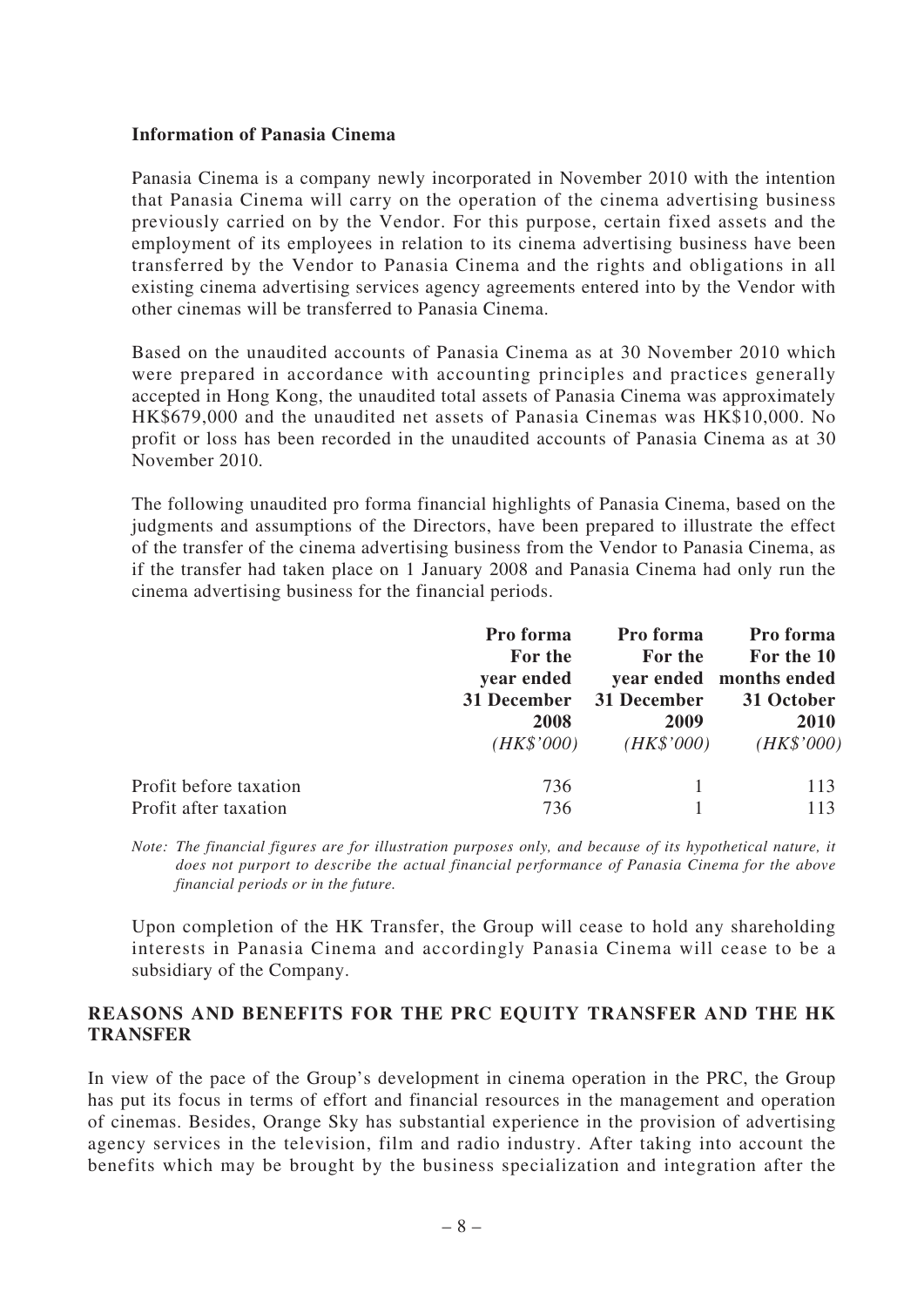PRC Equity Transfer and the HK Transfer and the fact that Panasia Cinemedia and Panasia Cinema will continue to serve the cinemas operated by the Group pursuant to the PRC Master Screen Advertising Agreement and the Shenzhen Advertising Agreement (as amended and supplemented by the PRC Advertising Supplemental Agreement) and the HK Advertising Agreement, the Board considers that it will be to the benefit of the Group to enter into the PRC Equity Transfer and the HK Transfer.

The consideration for the PRC Equity Transfer and the HK Transfer was determined after arm's length negotiation between the Vendor, the PRC Purchaser and the HK Purchaser based on normal commercial terms and with reference to the historical financial performance of Panasia Cinemedia and Panasia Cinema on an overall basis, after taking into account price-toearnings ratio of 28.05 and 10.29 computed based on the pro forma net profits for the financial years ended 31 December 2008 and 31 December 2009 respectively, which are considered by the Board to be fair and reasonable for the business of Panasia Cinemedia and Panasia Cinema.

The Company estimates that the expected gain of the PRC Equity Transfer and the HK Transfer to the Group is approximately HK\$10,606,000 based on the net assets of Panasia Cinemedia of approximately HK\$9,544,000 as at 31 October 2010, the net assets of Panasia Cinema of HK\$10,000 as at 30 November 2010 and the estimated transaction costs. The Company intends to use the net proceeds (after deducting relevant expenses in connection with the PRC Equity Transfer and the HK Transfer) as general working capital of the Group. Pending the use for these purposes, the Directors intend to place the net proceeds of the PRC Equity Transfer and the HK Transfer on bank deposit.

The Directors (including the independent non-executive Directors) are of the view that the terms of the PRC Equity Transfer and the HK Transfer are on normal commercial terms and are fair and reasonable to the Company and in the interests of the Company and the shareholders of the Company as a whole.

# *INFORMATION OF THE GROUP, THE PRC PURCHASER AND THE HK PURCHASER*

The Company is incorporated in Bermuda with limited liability, the shares of which are listed on the Main Board of the Stock Exchange. The principal business activities of the Group consist of worldwide film and video distribution, film exhibition in Hong Kong, Mainland China, Taiwan and Singapore and films and television programmes production, provision of advertising and consulting services in Mainland China. As of June 2010, the Group operates 29 multiplexes with collectively 229 screens across Mainland China, Hong Kong, Taiwan and Singapore and is a leading distributor in the region.

The PRC Purchaser is established under the laws of the PRC with limited liability and is principally engaged in the marketing and advertising services in the PRC.

The HK Purchaser is incorporated in Hong Kong with limited liability and its principal activity is investment holding.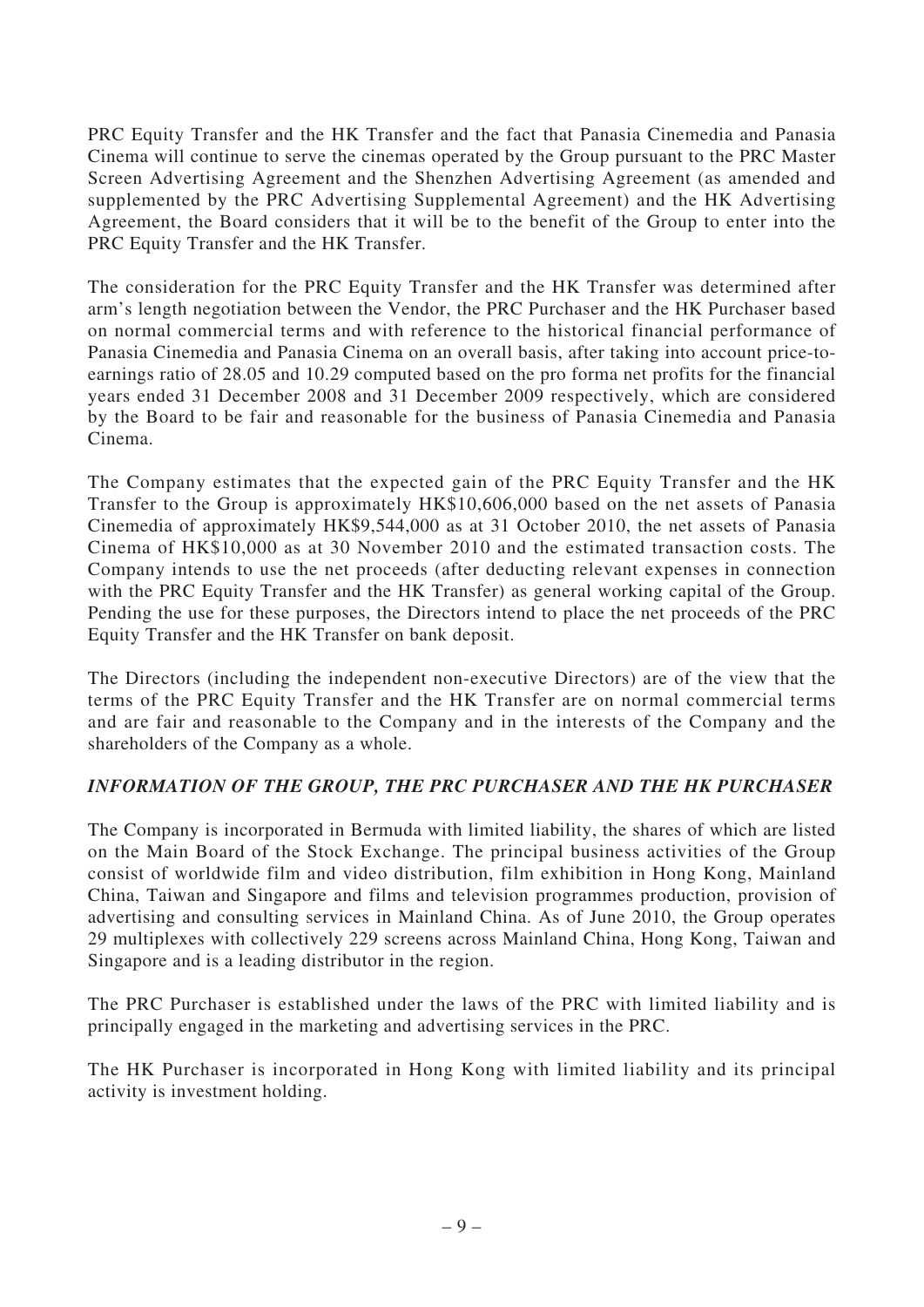# *IMPLICATIONS UNDER THE LISTING RULES*

Both the PRC Purchaser and the HK Purchaser are indirect wholly-owned subsidiaries of Orange Sky, being a substantial shareholder of the Company as at the date of this announcement. Under the Listing Rules, Orange Sky and its associates (including without limitation, the PRC Purchaser and the HK Purchaser) are connected persons of the Company, and hence, the PRC Equity Transfer and the HK Transfer constitute connected transactions of the Company under Chapter 14A of the Listing Rules. As the applicable percentage ratios for the PRC Equity Transfer and the HK Transfer are more than 0.1% but less than 5% on an aggregate basis, the PRC Equity Transfer and the HK Transfer constitute connected transactions exempted from the independent shareholders' approval requirement for the Company under Rule 14A.32 of the Listing Rules.

# **CONTINUING CONNECTED TRANSACTIONS**

#### *(A) SHENZHEN ADVERTISING AGREEMENT*

On 30 March 2010, OSGH (China) and Panasia Cinemedia have entered into the Shenzhen Advertising Agreement in relation to certain rights granted by OSGH (China) to Panasia Cinemedia for the PRC Screen Advertisements and the PRC In-foyer Advertisements at Golden Harvest Shenzhen Cinema operated by OSGH (China). It is a term of the PRC Equity Transfer that the PRC Advertising Supplemental Agreement be entered into between OSGH (China) and Panasia Cinemedia upon completion of the PRC Equity Transfer. The principal terms of the Shenzhen Advertising Agreement (as amended and supplemented by the PRC Advertising Supplemental Agreement) will be as follows:–

Parties: OSGH (China) Panasia Cinemedia **Subject matter:** Panasia Cinemedia will be granted the exclusive right to screen and procure the PRC Screen Advertisements and PRC In-foyer Advertisements at Golden Harvest Shenzhen Cinema (嘉禾深 圳影城) operated by OSGH (China), and be entitled to receive payments in relation thereto. **Duration:** From 1 April 2010 to 31 December 2013, which may be renewed by the parties subject to mutual agreement to be reached within 3 months before the expiration of the said term. **Annual fees:** The annual fees payable by Panasia Cinemedia for the grant of the aforementioned rights for the first two years commencing from 1 April 2010 shall be RMB2,200,000 and RMB2,400,000 respectively. The annual fees payable by Panasia Cinemedia for the grant of the aforementioned rights for subsequent periods commencing from 1 April 2012 and ending on 31 December 2013 shall be subject to an increment of 10%.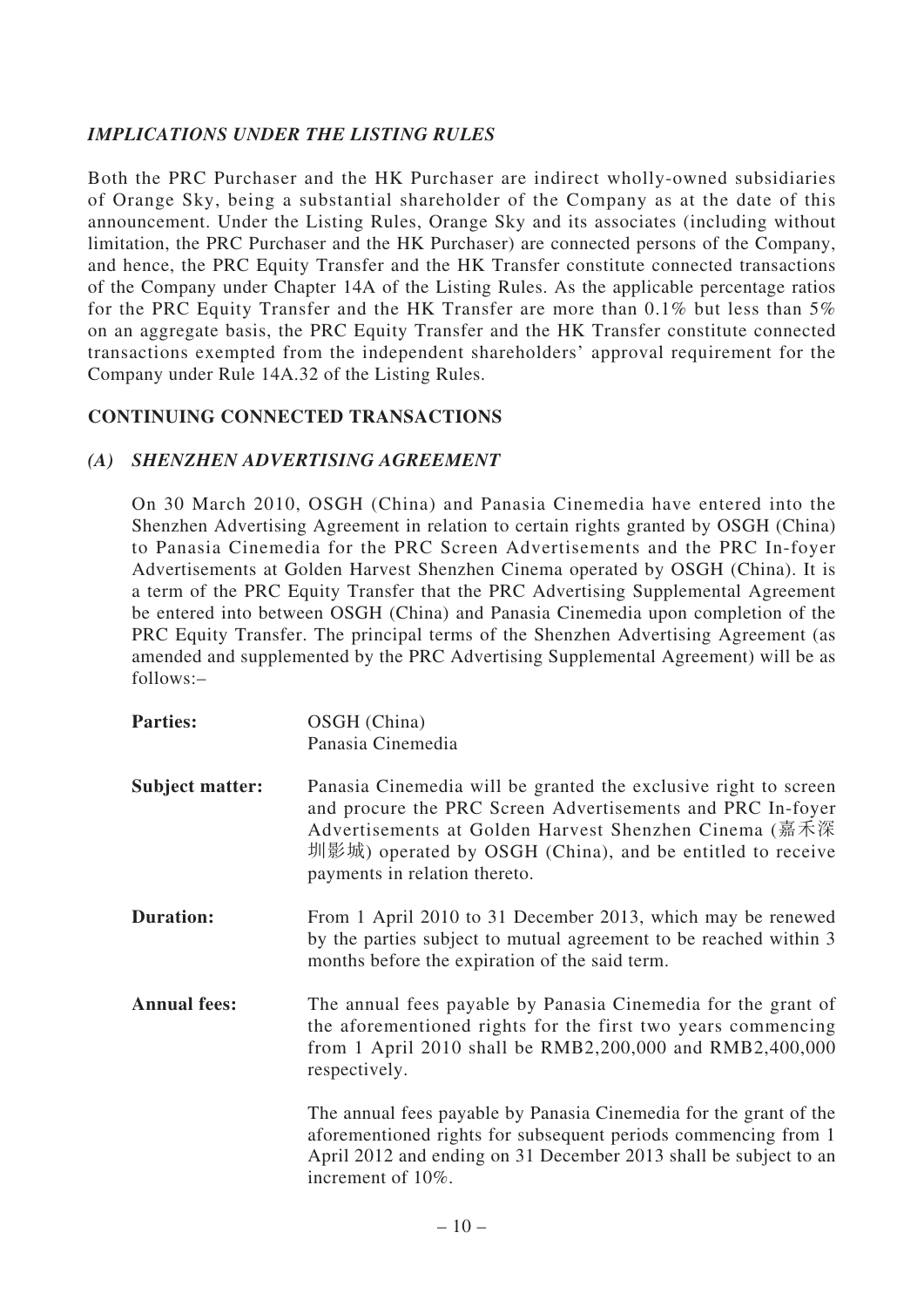The annual fees for the grant of the aforementioned rights shall be paid by Panasia Cinemedia to OSGH (China) on a quarterly basis.

In addition, if there is time overrun in the screening of the PRC Screen Advertisements, overrun charges will be imposed by OSGH (China).

**Others:** Panasia Cinemedia shall have the right to determine the contents of the PRC Screen Advertisements and the PRC In-foyer Advertisements, which shall be in accordance with the relevant laws and regulations stipulated by the State Administration for Industry and Commerce of the PRC and shall be approved by OSGH (China) before screening or display. OSGH (China) is entitled to refuse to screen, or to request for amendments be made to, any PRC Screen Advertisements and PRC In-foyer Advertisements which are not in compliance with the forms and contents under the mandatory requirements of the relevant laws and regulations.

> Further, OSGH (China) shall not screen any advertisements (other than those for the promotion of the films, the cinema and those for promotion of charity as arranged by the government) without the consent of Panasia Cinemedia.

> If agreed and authorized by OSGH (China), Panasia Cinemedia shall have the right to act as OSGH (China)'s agent in soliciting other media-related businesses for the cinema, including press conferences for film stars, film premiere, etc.

> During the term of the Shenzhen Advertising Agreement, Panasia Cinemedia shall provide OSGH (China) with equipments for screening and displaying digital films for the purpose of those PRC Screen Advertisements and PRC In-foyer Advertisements which are in digital format.

### **Basis of the fees payable by Panasia Cinemedia under the Shenzhen Advertising Agreement (as amended):**

The annual fees payable by Panasia Cinemedia under the Shenzhen Advertising Agreement (as amended) have been negotiated on arm's length basis and on normal commercial terms and with reference to the historical and the projected revenue which may be generated from the PRC Screen Advertisements and the PRC In-foyer Advertisements at Golden Harvest Shenzhen Cinema as well as revenue sharing ratios offered by Panasia Cinemedia to other cinemas.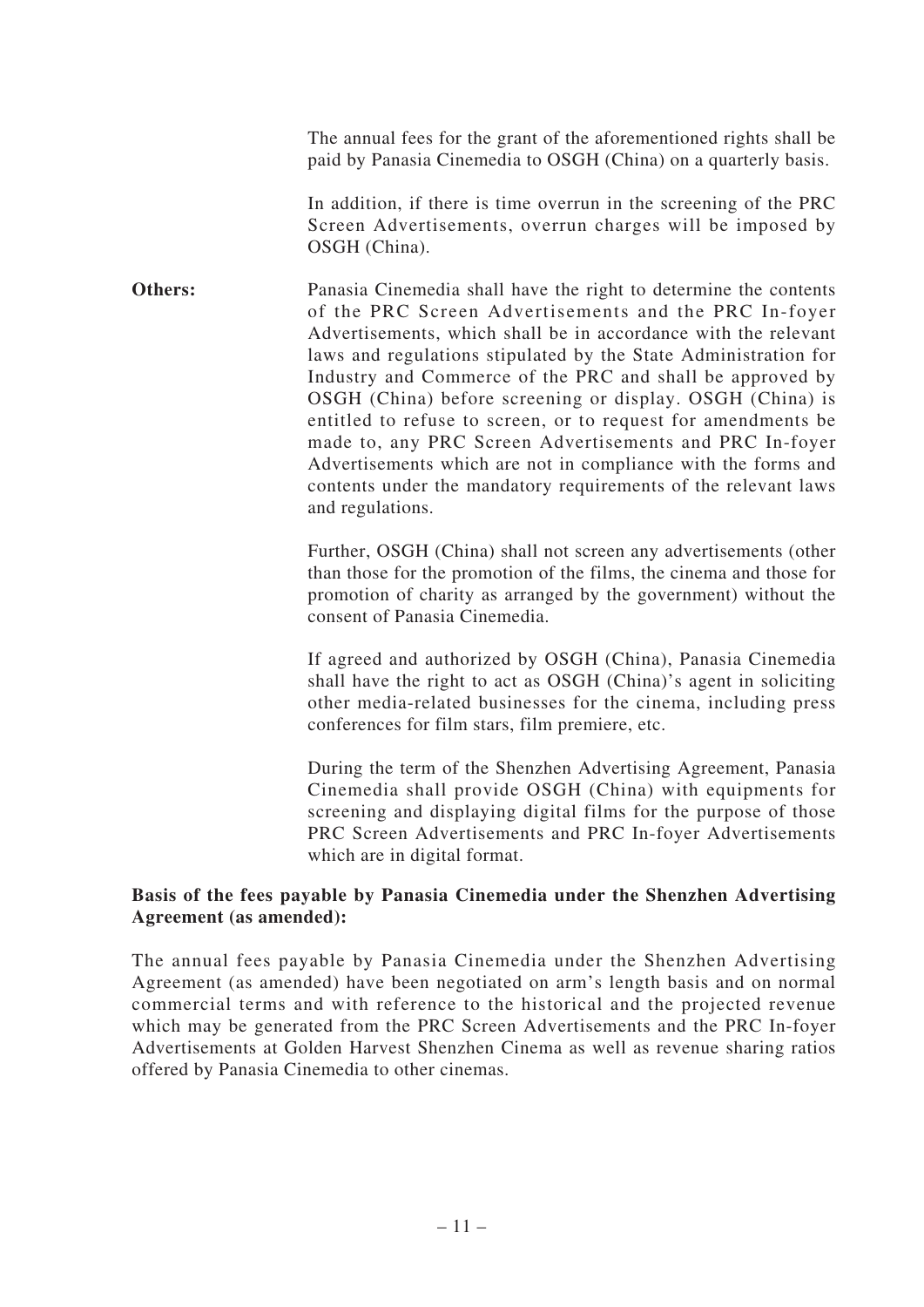# **Historical amounts:**

The aggregate amounts paid by Panasia Cinemedia to OSGH (China) under the Shenzhen Advertising Agreement in respect of the 10 months ended 31 October 2010 were approximately RMB1,460,000.

# *(B) PRC MASTER SCREEN ADVERTISING AGREEMENT*

On 25 April 2010, OSGH (China) and Panasia Cinemedia have entered into the PRC Master Screen Advertising Agreement in relation to certain rights granted by OSGH (China) to Panasia Cinemedia for the PRC Screen Advertisements at 40 cinemas operated or to be operated by OSGH (China) Group in the PRC. It is a term of the PRC Equity Transfer that the PRC Advertising Supplemental Agreement be entered into between OSGH (China) and Panasia Cinemedia upon completion of the PRC Equity Transfer. The principal terms of the PRC Master Screen Advertising Agreement (as amended and supplemented by the PRC Advertising Supplemental Agreement) will be as follows:–

| <b>Parties:</b>        | OSGH (China)<br>Panasia Cinemedia                                                                                                                                                                                                                                                                                                                                                   |
|------------------------|-------------------------------------------------------------------------------------------------------------------------------------------------------------------------------------------------------------------------------------------------------------------------------------------------------------------------------------------------------------------------------------|
| <b>Subject matter:</b> | Panasia Cinemedia will be granted the exclusive right to screen<br>and procure the PRC Screen Advertisements at all cinemas<br>operated or to be operated by OSGH (China) Group in the PRC<br>prior to 31 December 2013, and be entitled to receive payments in<br>relation thereto.                                                                                                |
| <b>Duration:</b>       | From 1 May 2010 to 31 December 2013, which may be renewed<br>by the parties subject to mutual agreement to be reached within 3<br>months before the expiration of the said term.                                                                                                                                                                                                    |
| <b>Annual fees:</b>    | The annual fees payable by Panasia Cinemedia for the grant of<br>the aforementioned rights for the first two years commencing<br>from 1 May 2010 or the date of commencement of business of the<br>relevant cinema(s) (whichever is the later) ("Original Term")<br>have been agreed for 33 cinemas operated or to be operated by<br>OSGH (China) Group (the "Identified Cinemas"). |
|                        | The aggregate annual fees payable by Panasia Cinemedia for<br>the grant of the aforementioned rights at the Identified Cinemas<br>for the first year of their commencement of business shall be<br>approximately RMB8,790,000, which shall be subject to an<br>increment of 10% or such other sum as specified in the PRC                                                           |

Master Screen Advertising Agreement after the first year and an

increment of 10% after the second year.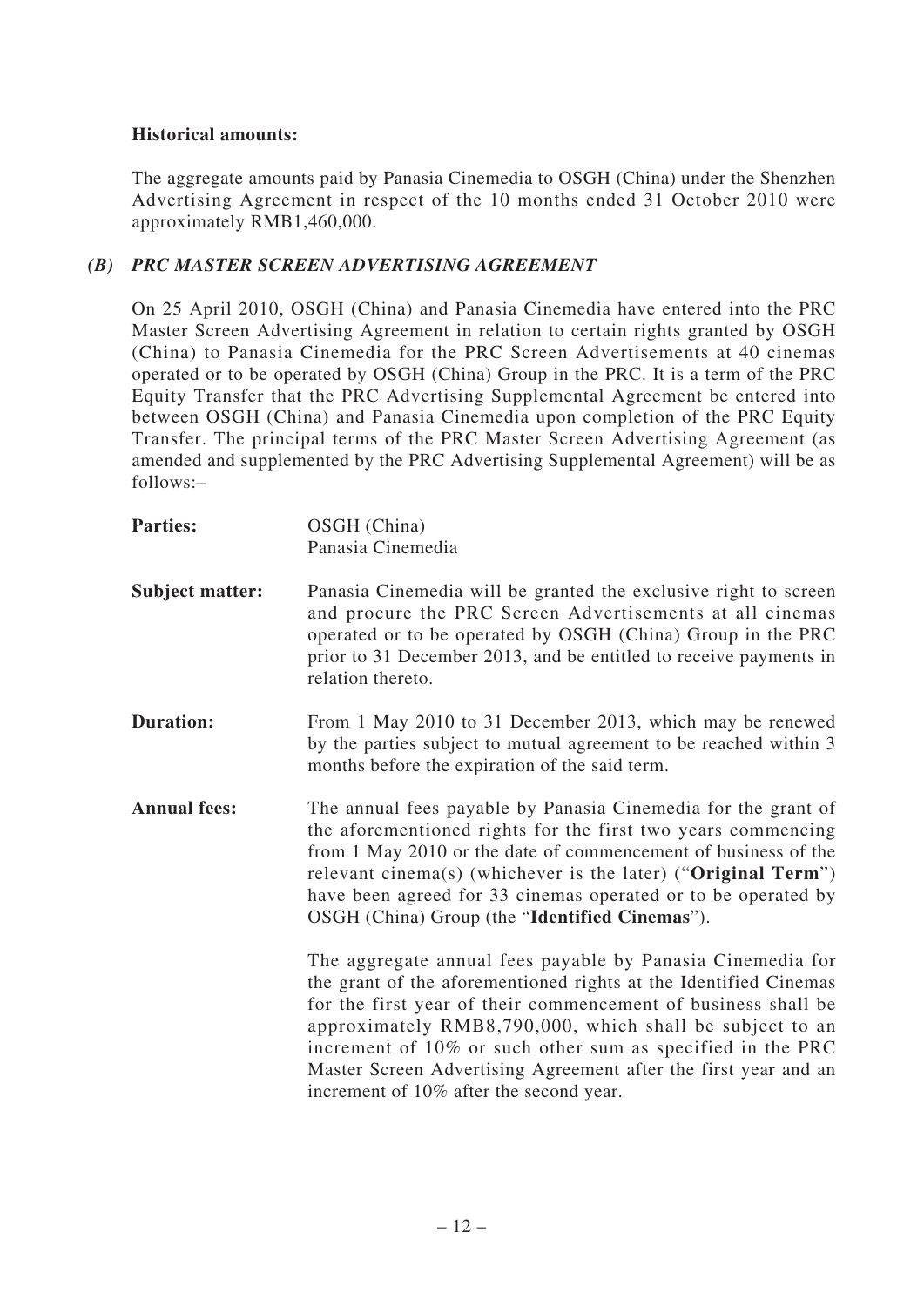The annual fees payable by Panasia Cinemedia for the grant of such rights for other cinemas to be operated by OSGH (China) Group in the PRC prior to 31 December 2013 shall be negotiated on arm's length basis and on normal commercial terms.

The annual fees for the grant of the aforementioned rights shall be paid by Panasia Cinemedia to OSGH (China) Group in advance on a quarterly basis, save that if the date of commencement of business of a cinema is subsequent to the relevant payment date, the relevant payment can be paid together with the next quarterly payment.

In addition, if there is time overrun in the screening of the PRC Screen Advertisements, overrun charges will be imposed by OSGH (China) Group.

**Others:** Panasia Cinemedia shall have the right to determine the contents of the PRC Screen Advertisements, which shall be in accordance with the relevant laws and regulations stipulated by the State Administration for Industry and Commerce of the PRC and shall be approved by OSGH (China) Group before screening. OSGH (China) Group is entitled to refuse to screen, or to request for amendments be made to, any PRC Screen Advertisement which are not in compliance with the forms and contents under the mandatory requirements of the relevant laws and regulations.

> Further, OSGH (China) Group shall not screen any advertisements (other than those for the promotion of the films, the cinemas and those for promotion of charity as arranged by the government) without the consent of Panasia Cinemedia.

> If agreed and authorized by OSGH (China) Group, Panasia Cinemedia shall have the right to act as OSGH (China) Group's agent in soliciting other media-related businesses for the cinemas operated or to be operated by OSGH (China) Group, including press conferences for film stars, film premiere, etc.

### **Basis of the fees payable by Panasia Cinemedia under the PRC Master Screen Advertising Agreement (as amended):**

The annual fees payable by Panasia Cinemedia for the grant of the aforementioned rights at the Identified Cinemas for the Original Term and the subsequent periods thereafter have been negotiated on arm's length basis and on normal commercial terms and with reference to the terms offered by an independent third party at the material time for the grant of similar rights by OSGH (China) Group.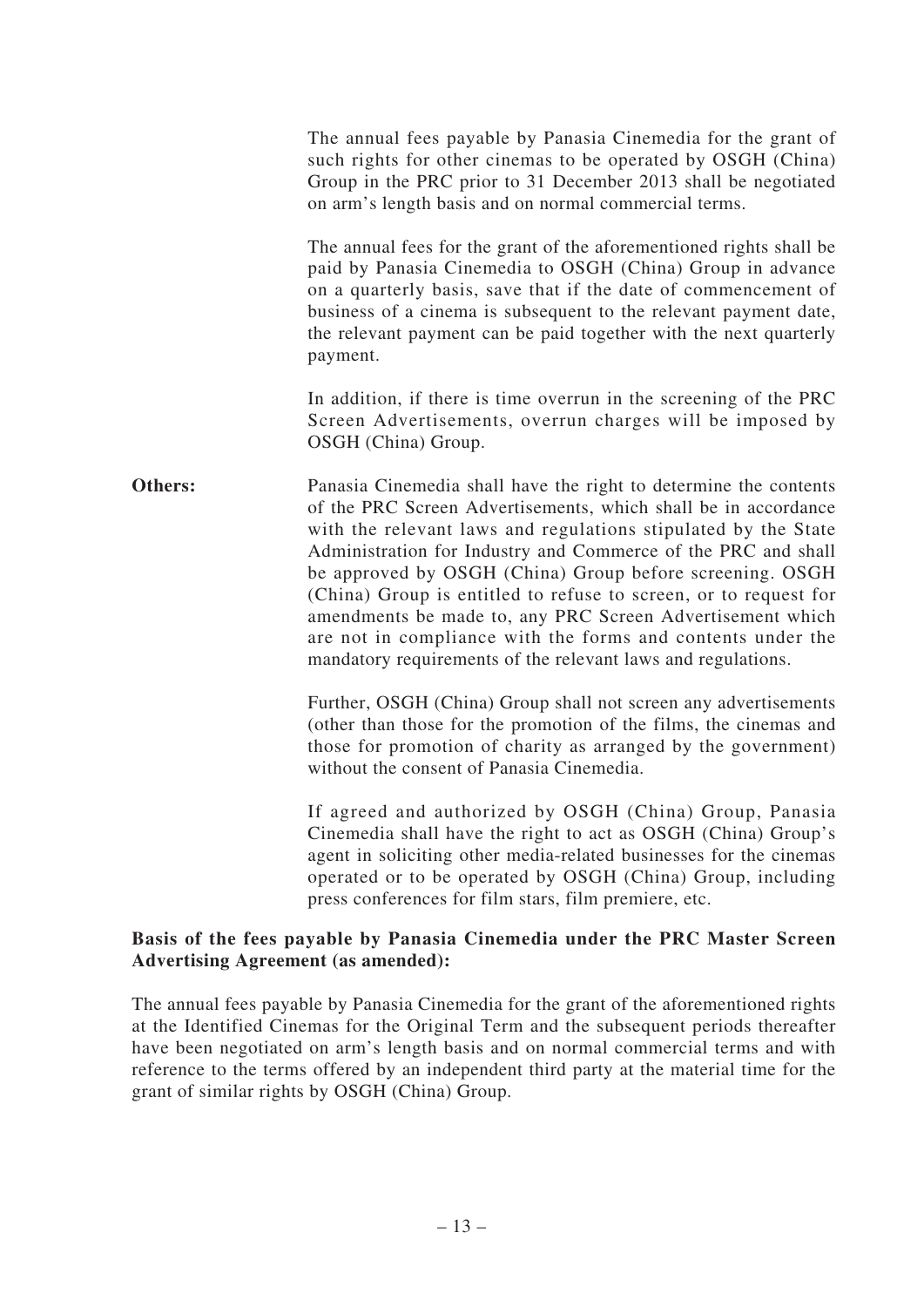The annual fees payable by Panasia Cinemedia for the grant of such rights at other cinemas to be operated by OSGH (China) Group in the PRC prior to 31 December 2013 shall be negotiated on arm's length basis and on normal commercial terms after taking into account the locations of such cinemas, the fee rates paid by Panasia Cinemedia to OSGH (China) Group for existing cinemas and the commencement date of the operation of such cinemas.

### **Historical amounts:**

The aggregate amounts paid by Panasia Cinemedia to OSGH (China) Group under the PRC Master Screen Advertising Agreement in respect of the 10 months ended 31 October 2010 were approximately RMB583,000.

# *(C) HK ADVERTISING AGREEMENT*

On 1 December 2010, City Entertainment and Panasia Cinema entered into the HK Advertising Agreement in relation to the appointment of Panasia Cinema as the exclusive agent of City Entertainment to procure the HK Screen Advertisements and the HK Infoyer Advertisements for the cinemas operated and managed by City Entertainment in Hong Kong. The principal terms of the HK Advertising Agreement will be as follows:–

| <b>Parties:</b>        | <b>City Entertainment</b><br>Panasia Cinema                                                                                                                                                                                                                                                                                                                                                                                                                                                                                                                                                                                                                    |
|------------------------|----------------------------------------------------------------------------------------------------------------------------------------------------------------------------------------------------------------------------------------------------------------------------------------------------------------------------------------------------------------------------------------------------------------------------------------------------------------------------------------------------------------------------------------------------------------------------------------------------------------------------------------------------------------|
| <b>Subject matter:</b> | Panasia Cinema will be appointed as the exclusive advertising<br>agent to procure the HK Screen Advertisements and the HK In-<br>foyer Advertisements for the cinemas operated and managed by<br>City Entertainment in Hong Kong.                                                                                                                                                                                                                                                                                                                                                                                                                              |
|                        | The materials of the HK Screen Advertisements to be delivered<br>by Panasia Cinema to City Entertainment shall be no more than 8<br>minutes per screen.                                                                                                                                                                                                                                                                                                                                                                                                                                                                                                        |
| <b>Duration:</b>       | From 1 December 2010 to 30 November 2012 (both days<br>inclusive), which may be extended by the parties for another 2<br>years subject to mutual agreement to be reached at least 3 months<br>before the expiration of the said term.                                                                                                                                                                                                                                                                                                                                                                                                                          |
| Fees:                  | Panasia Cinema shall pay City Entertainment a share of the<br>advertising revenue which is calculated by multiplying the gross<br>advertising revenue generated from the HK Screen Advertisements<br>and/or the HK In-foyer Advertisements exhibited and/or displayed<br>at the cinemas operated and managed by City Entertainment,<br>with the relevant revenue sharing ratio as agreed by the parties<br>in the HK Advertising Agreement. The revenue sharing ratio<br>of City Entertainment ranges from 60% to 70% of the gross<br>advertising revenue generated from the aforementioned HK Screen<br>Advertisements and/or the HK In-foyer Advertisements. |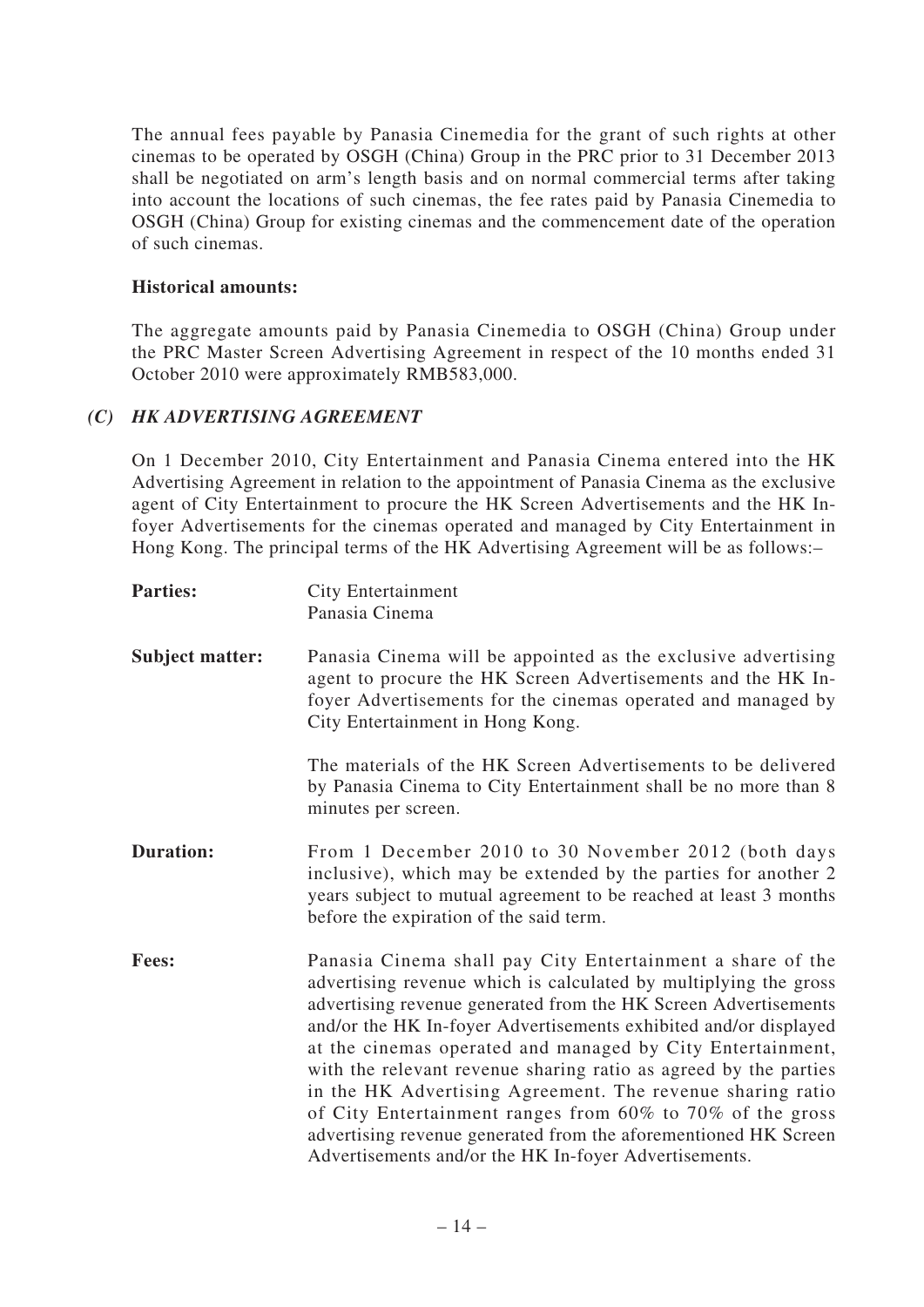City Entertainment's share of advertising revenue shall be payable by Panasia Cinema within 45 days after its receipt of the invoice from City Entertainment. **Others:** Panasia Cinema shall use its best endeavours to ensure that:-(a) the HK Screen Advertisements and the HK In-foyer Advertisements being procured shall not be indecent or obscene and/or likely to cause offence to the general public. It shall also comply with the censorship rating practice regarding the HK Screen Advertisements, failing which City Entertainment, following consultation with Panasia Cinema, shall have the absolute right to refuse to exhibit and/or display advertisements which contain contents which are likely to offend the general public due to the nature of product and/or service being advertised; and (b) materials for the HK In-foyer Advertisements being supplied for display shall be of a quality compatible to be displayed at a first-class cinema and shall not cause damage to the fittingout materials of the cinemas. Panasia Cinema shall base on the price list with specified media price range per item provided by City Entertainment in its proposal to customers. Panasia Cinema shall get City Entertainment's approval should the proposed price is lower than the price list. Unless otherwise provided, City Entertainment shall not during the term of the HK Advertising Agreement appoint any other third parties to perform services identical to, or similar to those provided by Panasia Cinema under the HK Advertising Agreement or which would compete with the business of Panasia Cinema and Panasia Cinema shall not be precluded from providing similar services to other parties during the term of the HK Advertising

Agreement.

# **Basis of the fees payable by Panasia Cinemedia under the HK Advertising Agreement:**

The fees payable by Panasia Cinemedia under the HK Advertising Agreement are calculated according to the revenue sharing ratio as agreed by the parties in the HK Advertising Agreement which have been negotiated on arm's length basis and on normal commercial terms and with reference to the projected revenue which may be generated from the HK Screen Advertisements and the HK In-foyer Advertisements at the cinemas operated and managed by City Entertainment and a revenue sharing ratio taking into account the ratios as stipulated in the cinema advertising services agency agreements previously entered into between the Vendor and other cinemas and which are to be transferred to Panasia Cinema.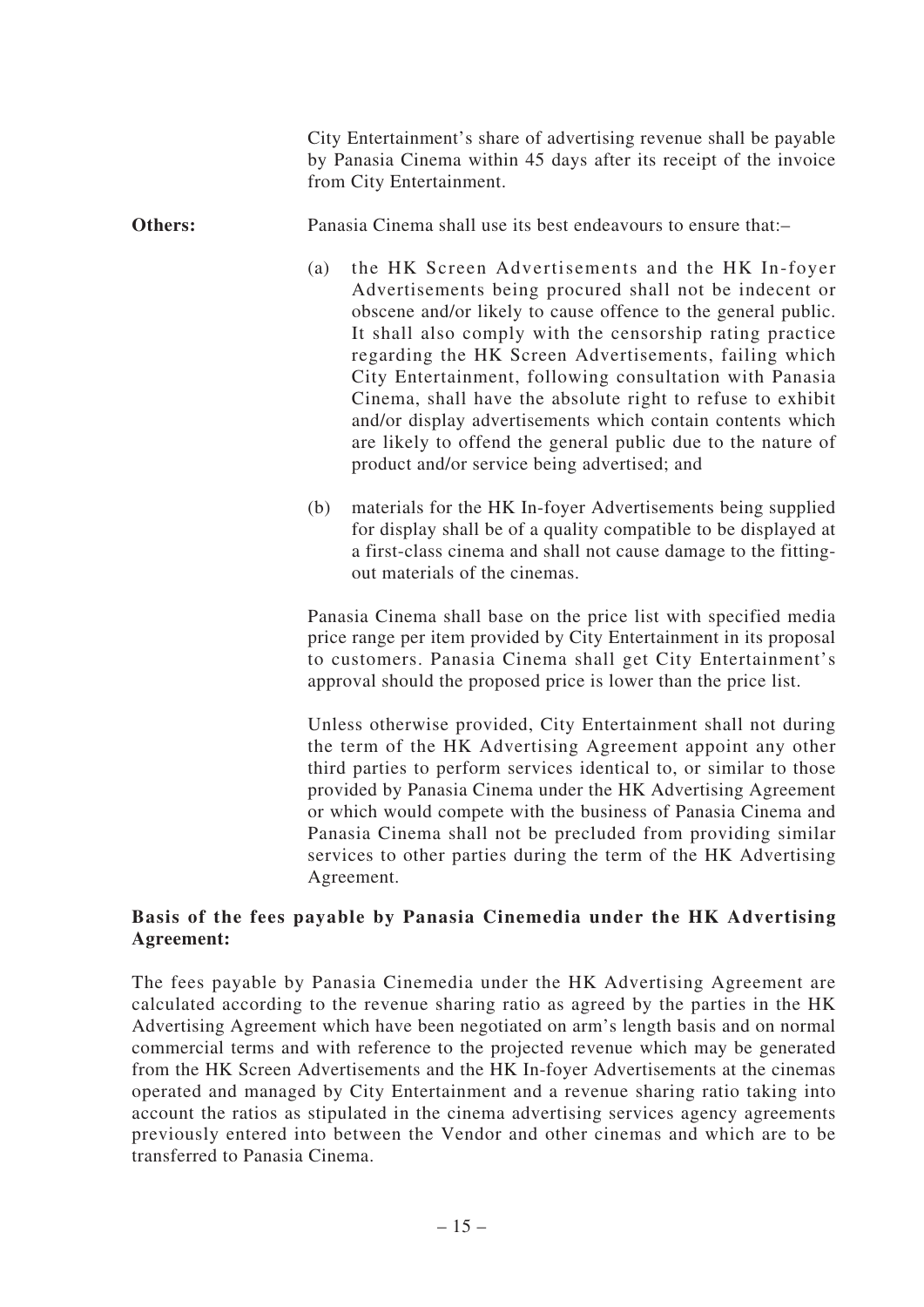### **Historical amounts:**

As Panasia Cinema was only incorporated in November 2010, there have not been any historical transactions between Panasia Cinema and City Entertainment which are similar to the transactions contemplated under the HK Advertising Agreement. However, the aggregate amount paid by the Vendor to City Entertainment for being the exclusive advertising agent to procure the HK Screen Advertisements and the HK Infoyer Advertisements for the cinemas operated and managed by City Entertainment in Hong Kong in respect of the 10 months ended 31 October 2010 was approximately HK\$542,000.

# *CAPS AND BASIS OF DETERMINATION OF SUCH CAPS:*

The Caps of the transactions contemplated under the PRC Master Screen Advertising Agreement and the Shenzhen Advertising Agreement (as amended and supplemented by the PRC Advertising Supplemental Agreement) are set out as follows:

|                                               | Caps for the year ending 31 December |           |           |  |
|-----------------------------------------------|--------------------------------------|-----------|-----------|--|
|                                               | 2011<br>2012                         |           | 2013      |  |
|                                               | (RMB'000)                            | (RMB'000) | (RMB'000) |  |
| Aggregate amount payable by Panasia Cinemedia |                                      |           |           |  |
| to OSGH (China) Group for transactions        |                                      |           |           |  |
| contemplated under the PRC Master Screen      |                                      |           |           |  |
| Advertising Agreement and the Shenzhen        |                                      |           |           |  |
| Advertising Agreement (as amended and         |                                      |           |           |  |
| supplemented by the PRC Advertising           |                                      |           |           |  |
| Supplemental Agreement)                       | 13,000                               | 22,000    | 33,000    |  |

The above Caps were determined by reference to the average annual fee per screen with the consideration of the location of new screens established and to be established and the number of screens operated and to be operated. As the Group expects to operate about 300 screens more in 2011 and a further addition of 200 screens in each of the years 2012 and 2013, it is expected that the amount payable by Panasia Cinemedia to OSGH (China) Group for transactions contemplated under the PRC Master Screen Advertising Agreement and the Shenzhen Advertising Agreement (as amended and supplemented by the PRC Advertising Supplemental Agreement) will significantly increase from 2011 to 2013.

The Caps of the transactions contemplated under the HK Advertising Agreement are set out as follows:

|                                                                                                                                         | Caps for the year ending<br>31 December |                                 |
|-----------------------------------------------------------------------------------------------------------------------------------------|-----------------------------------------|---------------------------------|
|                                                                                                                                         | 2011                                    | 2012<br>$(HK$'000)$ $(HK$'000)$ |
| Aggregate amount payable by Panasia Cinema to<br>City Entertainment for transactions contemplated<br>under the HK Advertising Agreement | 1,000                                   | 1,000                           |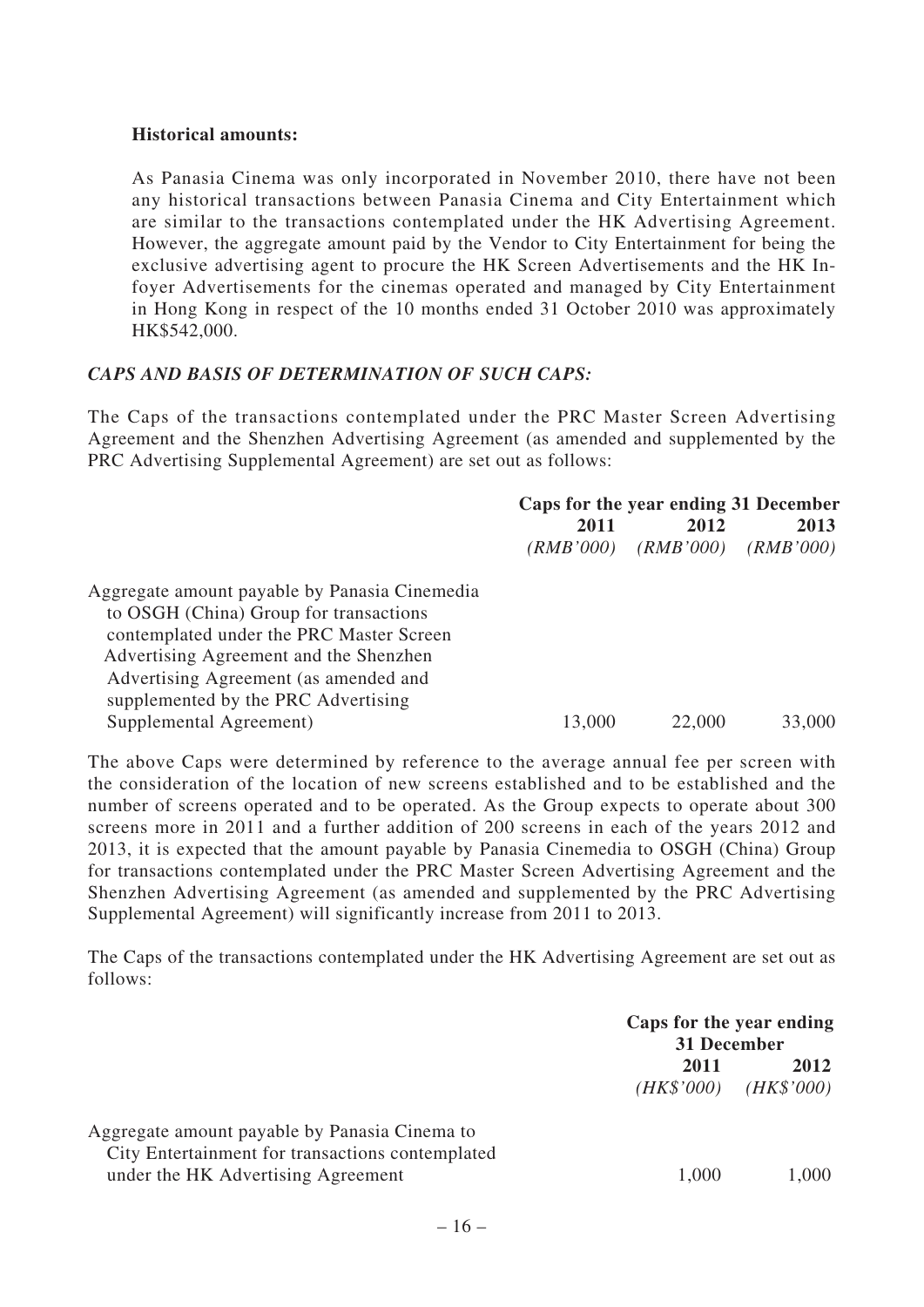The above Caps were determined by reference to projections based on current level of cinema advertising revenue.

### **REASONS AND BENEFITS FOR THE PRC MASTER SCREEN ADVERTISING AGREEMENT AND THE SHENZHEN ADVERTISING AGREEMENT (AS AMENDED AND SUPPLEMENTED BY THE PRC ADVERTISING SUPPLEMENTAL AGREEMENT) AND THE HK ADVERTISING AGREEMENT**

From the Group's past experience, the pace of growth of screen advertising income is slower than that of box office, so the Group plans to focus more on the management and operation of cinemas. The above continuing connected transactions will continue to generate stable income to the Group by receiving annual fees from Panasia Cinemedia and Panasia Cinema. The Board considered that it will be to the benefit of the Group to enter into the PRC Master Screen Advertising Agreement and the Shenzhen Advertising Agreement (as amended and supplemented by the PRC Advertising Supplemental Agreement) and the HK Advertising Agreement.

The Directors (including the independent non-executive Directors) are of the view that the terms of the PRC Master Screen Advertising Agreement and the Shenzhen Advertising Agreement (as amended and supplemented by the PRC Advertising Supplemental Agreement) and the HK Advertising Agreement are and will be entered into in the ordinary and usual course of business of the Group and are and will be on normal commercial terms and the terms thereof and the Caps are fair and reasonable and in the interests of the Company and the shareholders of the Company as a whole.

# **LISTING RULES IMPLICATIONS:**

Under the Listing Rules, Orange Sky, being a substantial shareholder of the Company as at the date of this announcement, and its associates are connected persons of the Company. Upon completion of the PRC Equity Transfer and the HK Transfer, Panasia Cinemedia and Panasia Cinema will become indirect wholly-owned subsidiaries of Orange Sky and thus become connected persons of the Company. As such, after completion of the PRC Equity Transfer and the HK Transfer, the transactions as contemplated under the PRC Master Screen Advertising Agreement and the Shenzhen Advertising Agreement (as amended and supplemented by the PRC Advertising Supplemental Agreement) and the HK Advertising Agreement will constitute continuing connected transactions of the Company under Chapter 14A of the Listing Rules.

As the applicable percentage ratios for the Caps of the transactions contemplated under the PRC Master Screen Advertising Agreement and the Shenzhen Advertising Agreement (as amended and supplemented by the PRC Advertising Supplemental Agreement) and the HK Advertising Agreement are expected to exceed 0.1% but less than 5% on an annual basis, such transactions are only subject to the reporting, announcement and annual review requirements but are exempt from independent shareholders' approval requirement under Chapter 14A of the Listing Rules.

Mr. Wu Kebo, being a Director, is the controlling shareholder and director of Orange Sky and Ms. Wu Keyan is the sister of Mr. Kebo and is an associate of Mr. Wu Kebo under Chapter 14A of the Listing Rules. In view of their interests above, Mr. Wu Kebo and Ms. Wu Keyan have abstained from voting on the relevant board resolution(s) for approving the PRC Equity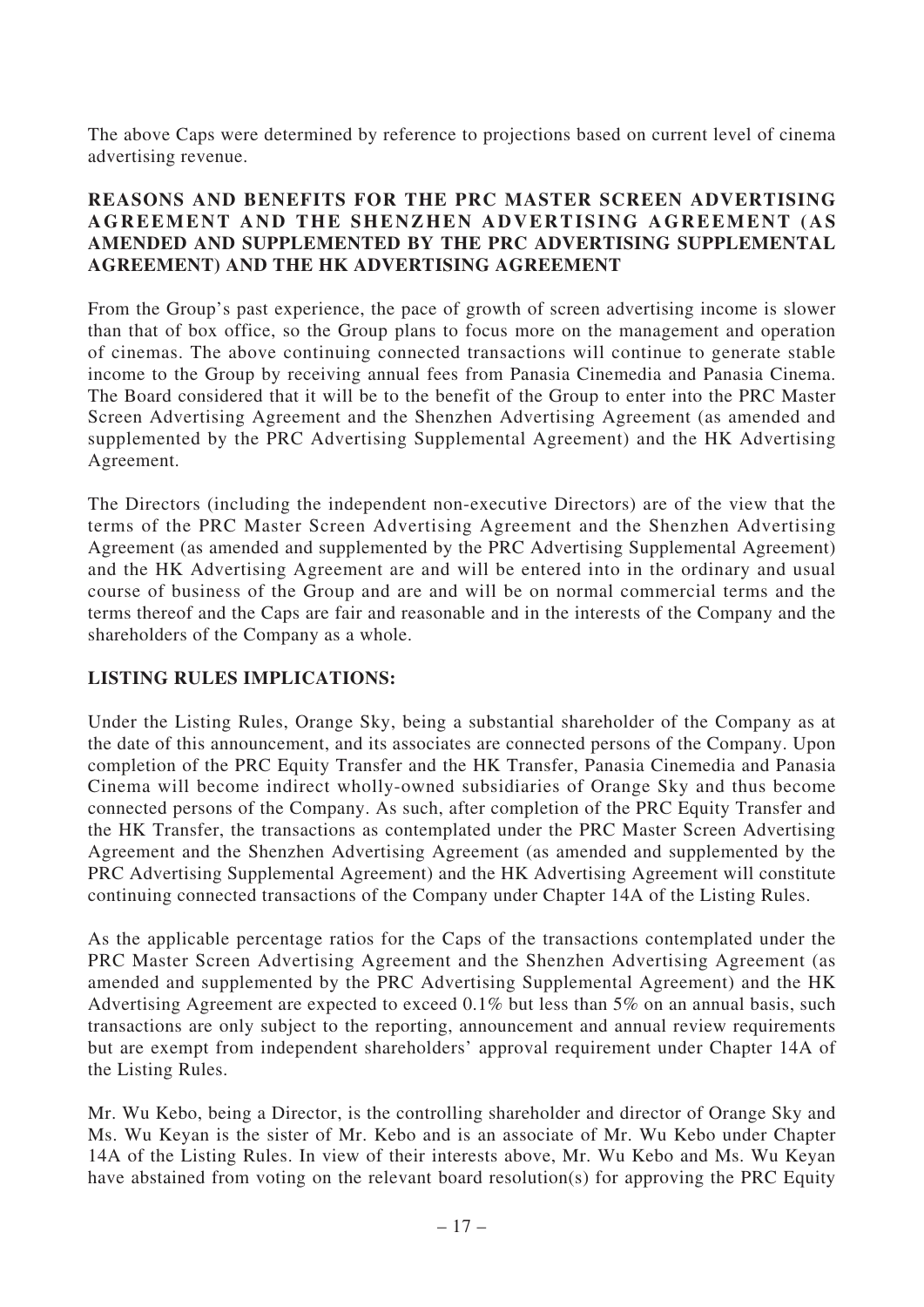Transfer, the HK Transfer, the PRC Master Screen Advertising Agreement and the Shenzhen Advertising Agreement (as amended and supplemented by the PRC Advertising Supplemental Agreement) and the HK Advertising Agreement and the transactions contemplated thereunder. Other than Mr. Wu Kebo and Wu Keyan, none of the Directors has a material interest in the relevant matters and none of them is required to abstain from voting on the relevant board resolutions under the bye-laws of the Company or the Listing Rules.

# **DEFINITIONS**

In this announcement, unless the context otherwise requires, the following terms have the meanings set opposite to them below:

| "associate(s)"                | the meaning ascribed to it in the Listing Rules;                                                                                                                                                                                                                                                                                                                                                                                                                                                                                                                   |
|-------------------------------|--------------------------------------------------------------------------------------------------------------------------------------------------------------------------------------------------------------------------------------------------------------------------------------------------------------------------------------------------------------------------------------------------------------------------------------------------------------------------------------------------------------------------------------------------------------------|
| "Board" or "Director(s)"      | the board of directors of the Company;                                                                                                                                                                                                                                                                                                                                                                                                                                                                                                                             |
| "Caps"                        | for the purpose of Chapter 14A of the Listing Rules, means<br>the proposed annual caps of the Shenzhen Advertising<br>Agreement and the PRC Master Screen Advertising<br>Agreement (as amended and supplemented by the PRC<br>Advertising Supplemental Agreement) for each of the three<br>financial years ending 31 December 2013 and the proposed<br>annual caps of the HK Advertising Agreement for each of<br>the two financial years ending 31 December 2012 set out<br>under the section headed "CONTINUING CONNECTED<br>TRANSACTIONS" in this announcement; |
| "City Entertainment"          | City Entertainment Corporation Limited, a company<br>incorporated in Hong Kong and an indirect wholly-owned<br>subsidiary of the Company;                                                                                                                                                                                                                                                                                                                                                                                                                          |
| "Company"                     | Orange Sky Golden Harvest Entertainment (Holdings)<br>Limited (橙天嘉禾娛樂(集團)有限公司*), a company<br>incorporated in Bermuda whose shares are listed on the Main<br>Board of the Stock Exchange;                                                                                                                                                                                                                                                                                                                                                                          |
| "connected person(s)"         | the meaning ascribed to it in the Listing Rules;                                                                                                                                                                                                                                                                                                                                                                                                                                                                                                                   |
| "Group"                       | the Company and its subsidiaries;                                                                                                                                                                                                                                                                                                                                                                                                                                                                                                                                  |
| "HK Advertising<br>Agreement" | the screen advertising agreement entered into between<br>City Entertainment and Panasia Cinema dated 1 December<br>2010 in relation to the appointment of Panasia Cinema as<br>the exclusive advertising agent to procure the HK Screen<br>Advertisements and the HK In-foyer Advertisements for the<br>cinemas operated and managed by City Entertainment in<br>Hong Kong;                                                                                                                                                                                        |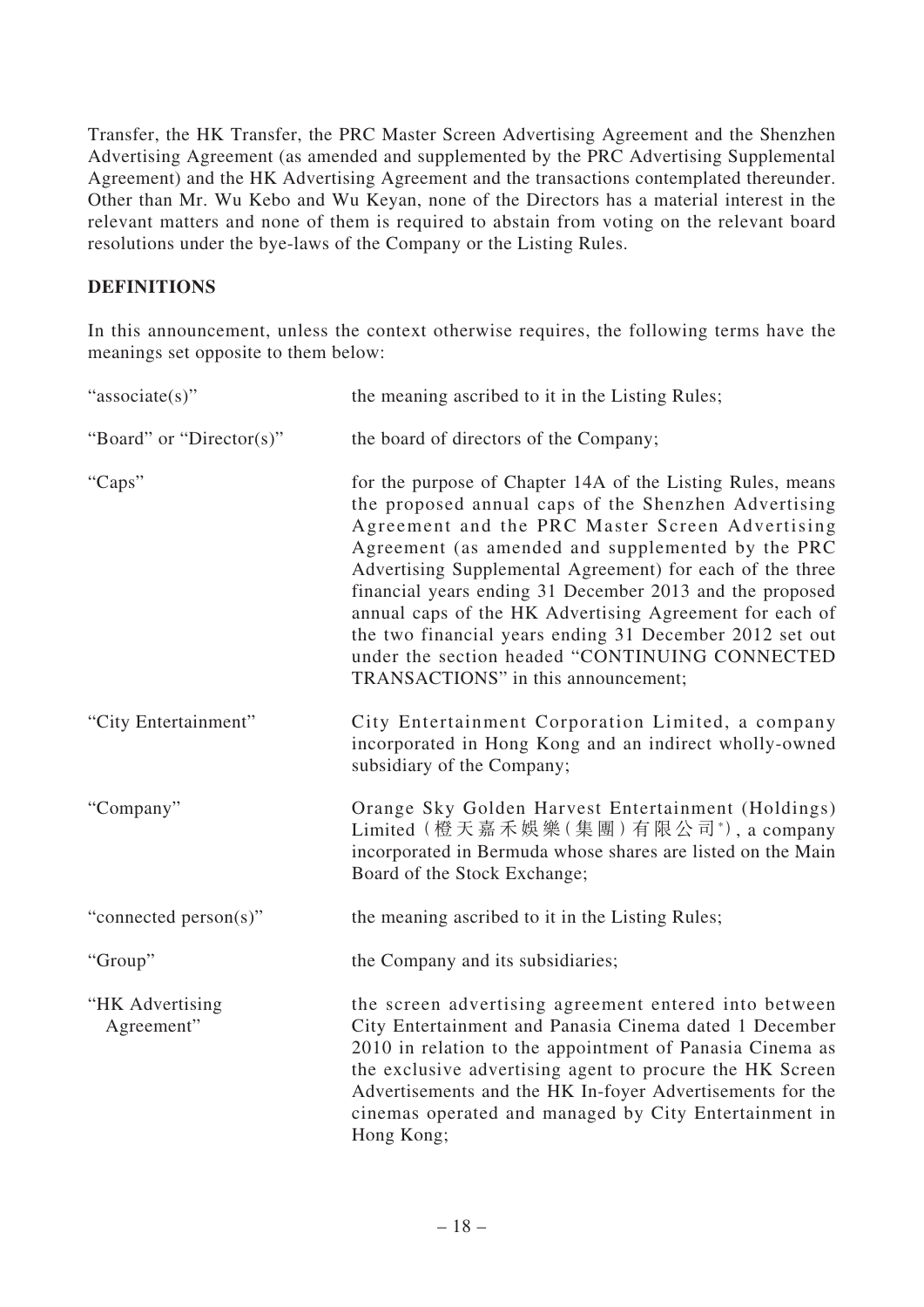| "HK In-foyer<br>Advertisements" | the advertisements to be displayed at the cinemas operated<br>and managed by City Entertainment in Hong Kong by<br>using the foyer and facilities of the cinemas, which include<br>but are not limited to the form of "in-foyer display",<br>"popcorn and drink container advertisements", "light box<br>or LCD advertisements" and "product sampling and flyer<br>distribution", etc.; |
|---------------------------------|-----------------------------------------------------------------------------------------------------------------------------------------------------------------------------------------------------------------------------------------------------------------------------------------------------------------------------------------------------------------------------------------|
| "HK Purchaser"                  | Orange Sky Entertainment International Holding Limited, a<br>company incorporated in Hong Kong and an indirect wholly-<br>owned subsidiary of Orange Sky;                                                                                                                                                                                                                               |
| "HK Sale Loan"                  | all amounts, whether principal or interest, owing by Panasia<br>Cinema to the Vendor as at completion of the HK Transfer;                                                                                                                                                                                                                                                               |
| "HK Sale Shares"                | 10,000 ordinary shares of HK\$1 each in Panasia Cinema,<br>representing the entire issued share capital of Panasia<br>Cinema, owned by the Vendor prior to completion of the HK<br>Transfer;                                                                                                                                                                                            |
| "HK Screen Advertisements"      | the advertisements to be exhibited by direct projection at<br>cinemas operated and managed by City Entertainment in<br>Hong Kong (which, for the avoidance of doubt, exclude<br>other movie related tie-in promotions procured by City<br>Entertainment);                                                                                                                               |
| "HK Transfer"                   | the transfer of the HK Sale Shares and the HK Sale Loan by<br>the Vendor to the HK Purchaser pursuant to the terms of the<br>HK Transfer Agreement;                                                                                                                                                                                                                                     |
| "HK Transfer<br>Agreement"      | the transfer agreement entered into between the Vendor, the<br>HK Purchaser and Panasia Cinema dated 8 December 2010<br>in relation to the HK Transfer;                                                                                                                                                                                                                                 |
| "Hong Kong"                     | the Hong Kong Special Administrative Region of the<br>People's Republic of China;                                                                                                                                                                                                                                                                                                       |
| "Listing Rules"                 | the Rules Governing the Listing of Securities on the Stock<br>Exchange;                                                                                                                                                                                                                                                                                                                 |
| "Orange Sky"                    | Orange Sky Entertainment Group (International) Holding<br>Company Limited, a company incorporated in the British<br>Virgin Islands which is a substantial shareholder of the<br>Company holding approximately 15.95% of the issued share<br>capital of the Company as at the date of this announcement;                                                                                 |
| "OSGH (China)"                  | Orange Sky Golden Harvest Cinemas (China) Co. Ltd., a<br>company established in the PRC and an indirect wholly-<br>owned subsidiary of the Company;                                                                                                                                                                                                                                     |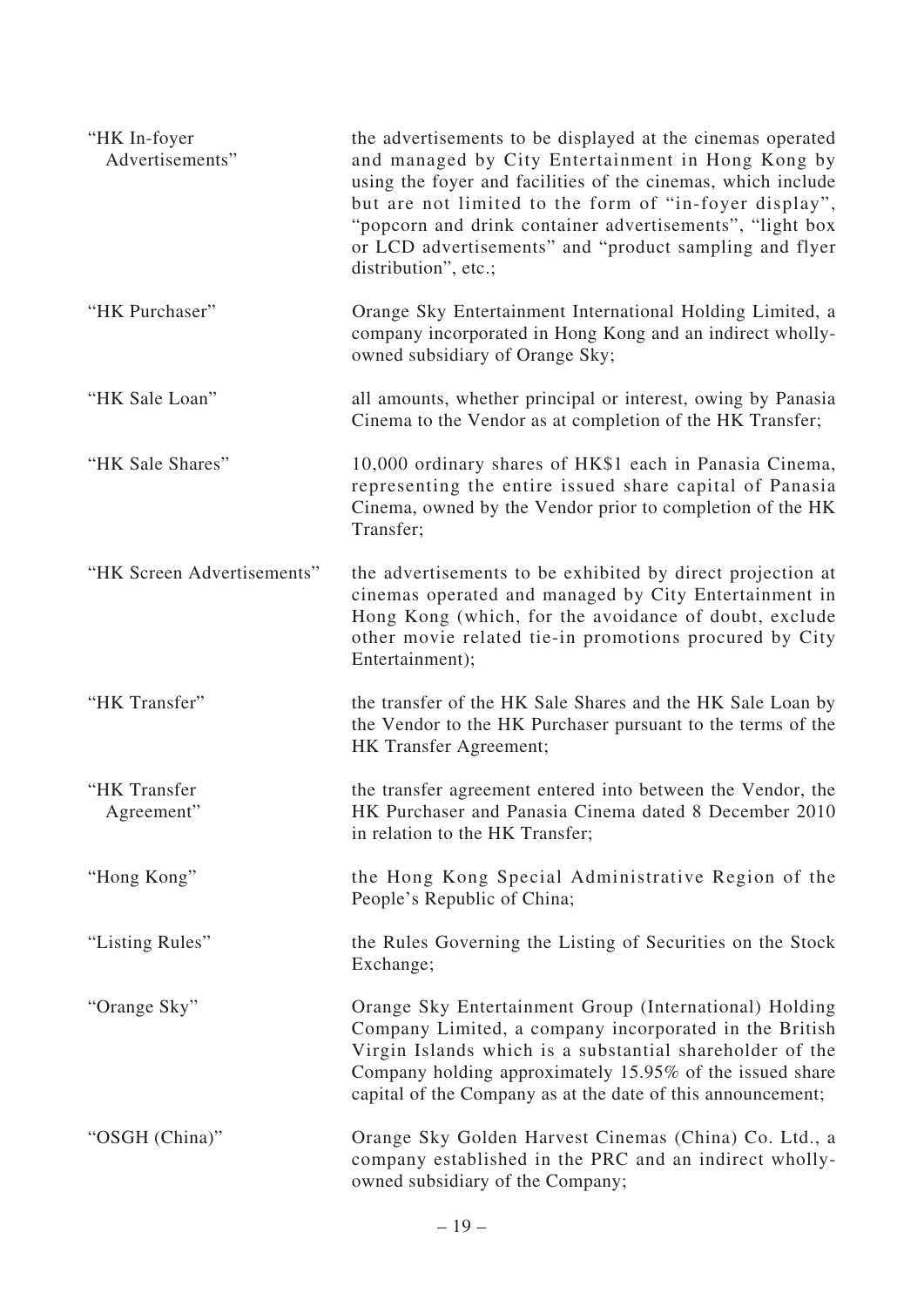| "OSGH (China) Group"                               | OSGH (China), the OSGH (China)'s subsidiaries and/or<br>such other affiliated companies of OSGH (China) as may be<br>specified by OSGH (China) from time to time;                                                                                         |
|----------------------------------------------------|-----------------------------------------------------------------------------------------------------------------------------------------------------------------------------------------------------------------------------------------------------------|
| "Panasia Cinema"                                   | Panasia Cinema Advertising Limited, a company<br>incorporated in Hong Kong and an indirect wholly-owned<br>subsidiary of the Company prior to completion of the HK<br>Transfer;                                                                           |
| "Panasia Cinemedia"                                | Panasia Cinemedia (Shenzhen) Co. Ltd., a company<br>established in the PRC and an indirect wholly-owned<br>subsidiary of the Company prior to completion of the PRC<br><b>Equity Transfer;</b>                                                            |
| "PRC"                                              | the People's Republic of China (for the purpose of this<br>announcement, excluding Hong Kong, Macau Special<br>Administrative Region and Taiwan);                                                                                                         |
| "PRC Advertising<br>Supplemental<br>Agreement"     | a supplemental agreement to be entered into between OSGH<br>(China) and Panasia Cinemedia upon completion of the PRC<br>Equity Transfer to amend and supplement the PRC Master<br>Screen Advertising Agreement and the Shenzhen Advertising<br>Agreement; |
| "PRC Equity Interest"                              | 100% equity interest in Panasia Cinemedia owned by the<br>Vendor prior to completion of the PRC Equity Transfer,<br>being RMB6,000,000 of the registered capital of Panasia<br>Cinemedia as at the date of the PRC Equity Transfer<br>Agreement;          |
| "PRC Equity Transfer"                              | the transfer of the PRC Equity Interest by the Vendor to<br>the PRC Purchaser pursuant to the terms of the PRC Equity<br>Transfer Agreement (as amended and supplemented by the<br>PRC Equity Transfer Supplemental Agreement);                           |
| "PRC Equity Transfer<br>Agreement"                 | the equity interest transfer agreement entered into between<br>the Vendor and the PRC Purchaser dated 8 December 2010<br>in relation to the PRC Equity Transfer;                                                                                          |
| "PRC Equity Transfer<br>Supplemental<br>Agreement" | the supplemental agreement entered into between the<br>Vendor, the PRC Purchaser, OSGH (China) and Panasia<br>Cinemedia dated 8 December 2010 which amends and<br>supplements the PRC Equity Transfer Agreement;                                          |
| "PRC In-foyer"<br>Advertisements"                  | the advertisements to be displayed at the Golden Harvest<br>Shenzhen Cinema (嘉禾深圳影城) operated by OSGH<br>(China) by using the foyer and facilities of the cinemas;                                                                                        |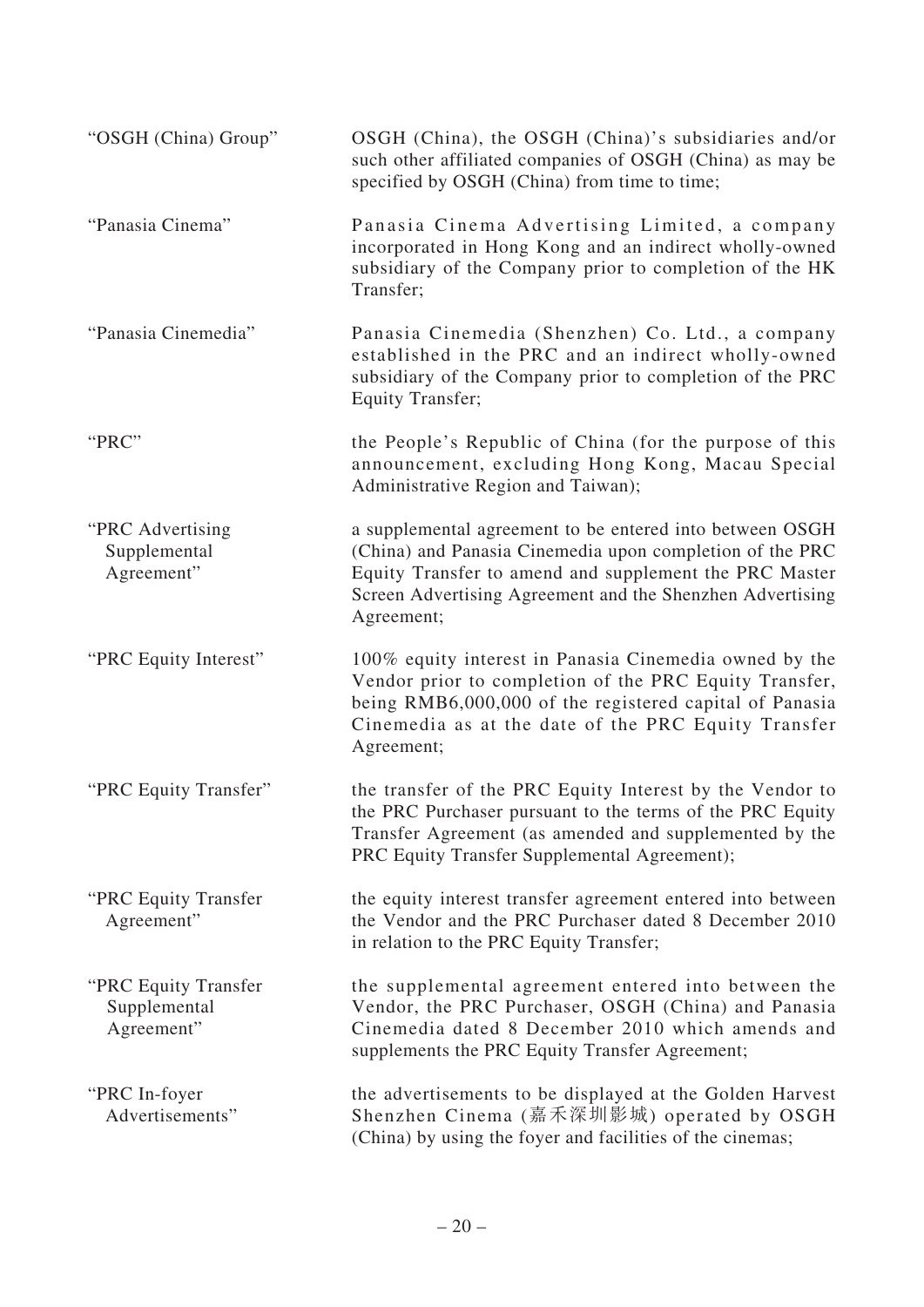| "PRC Master Screen<br>Advertising Agreement" | the master screen advertising agreement dated 25 April 2010<br>entered into between OSGH (China) and Panasia Cinemedia<br>in relation to certain rights granted by OSGH (China) to<br>Panasia Cinemedia for the PRC Screen Advertisements at 40<br>cinemas operated or to be operated by OSGH (China) Group<br>in the PRC;                               |
|----------------------------------------------|----------------------------------------------------------------------------------------------------------------------------------------------------------------------------------------------------------------------------------------------------------------------------------------------------------------------------------------------------------|
| "PRC Purchaser"                              | 北京橙天博鴻廣告有限公司, a company incorporated in<br>the PRC and an indirect wholly-owned subsidiary of Orange<br>Sky;                                                                                                                                                                                                                                             |
| "PRC Screen<br>Advertisements"               | the advertisements to be screened during the 10-minute<br>period prior to the screening of the films in all houses in the<br>cinemas operated or to be operated by OSGH (China) Group<br>in the PRC;                                                                                                                                                     |
| "Shenzhen Advertising<br>Agreement"          | the screen advertising agreement dated 30 March 2010<br>entered into between OSGH (China) and Panasia Cinemedia<br>in relation to certain rights granted by OSGH (China) to<br>Panasia Cinemedia for the PRC Screen Advertisements and<br>the PRC In-foyer Advertisements at the Golden Harvest<br>Shenzhen Cinema (嘉禾深圳影城) operated by OSGH<br>(China); |
| "Stock Exchange"                             | The Stock Exchange of Hong Kong Limited;                                                                                                                                                                                                                                                                                                                 |
| "substantial shareholder"                    | the meaning ascribed to it in the Listing Rules;                                                                                                                                                                                                                                                                                                         |
| "Vendor"                                     | Panasia Films Limited, a company incorporated in Hong<br>Kong and an indirect wholly-owned subsidiary of the<br>Company;                                                                                                                                                                                                                                 |
| "HK\$"                                       | Hong Kong dollars, the lawful currency of Hong Kong;                                                                                                                                                                                                                                                                                                     |
| "RMB"                                        | Renminbi, the lawful currency of the PRC;                                                                                                                                                                                                                                                                                                                |
| $``\%"$                                      | per cent.                                                                                                                                                                                                                                                                                                                                                |

In this announcement, the exchange rate of RMB1 to HK\$1.16 is used for reference only.

By Order of the Board **Orange Sky Golden Harvest Entertainment (Holdings) Limited** *Company Secretary* **Yuen Kwok On**

Hong Kong, 8 December 2010